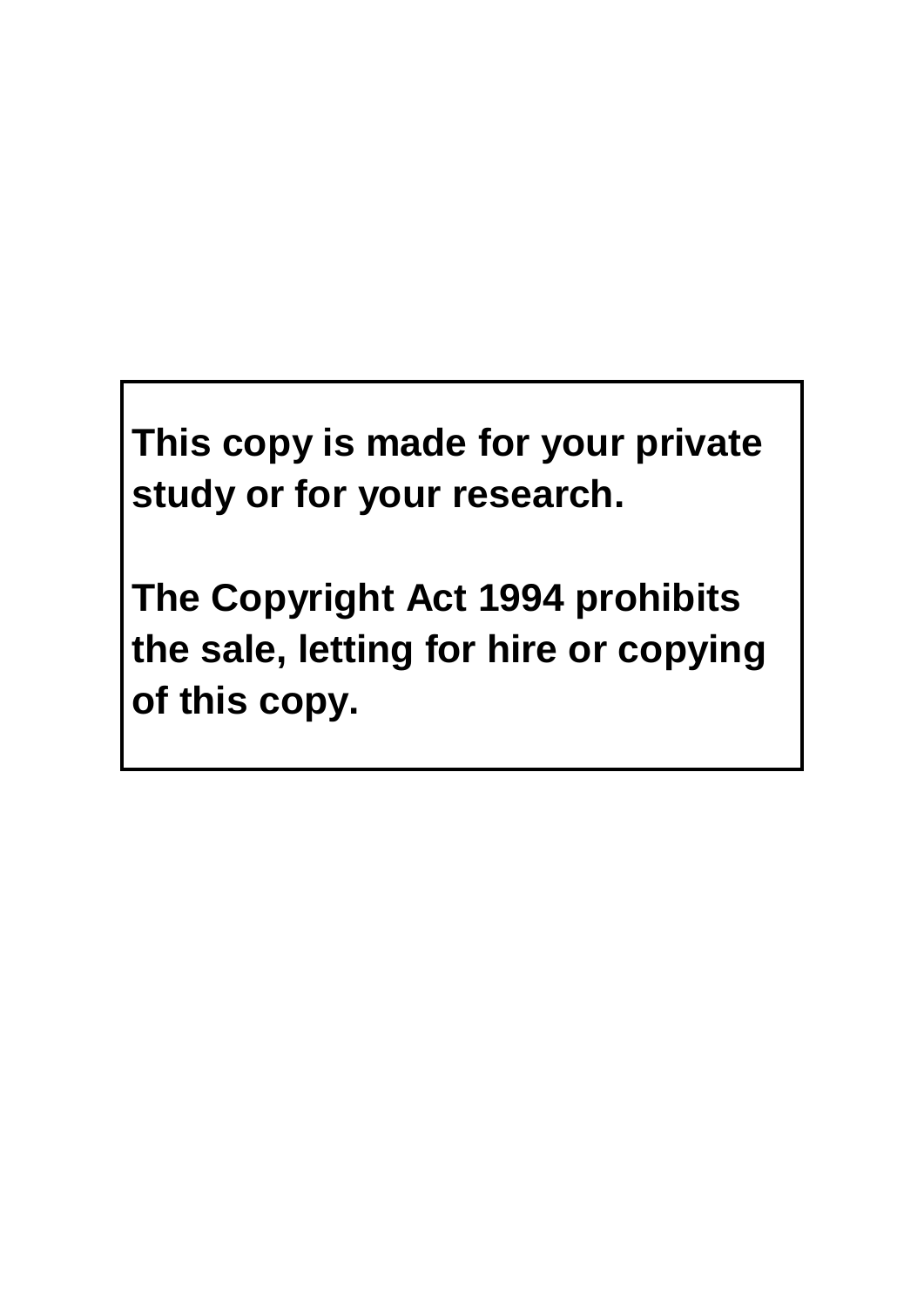This article was downloaded by: [Victoria University of Wellington] On: 16 February 2015, At: 18:45 Publisher: Routledge Informa Ltd Registered in England and Wales Registered Number: 1072954 Registered office: Mortimer House, 37-41 Mortimer Street, London W1T 3JH, UK



## **Terrorism and Political Violence**

Publication details, including instructions for authors and subscription information: <http://www.tandfonline.com/loi/ftpv20>

# **The Security Council and Counterterrorism: Global and Regional Approaches to an Elusive Public Good**

KENNEDY GRAHAM<sup>a</sup>

<sup>a</sup> United Nations University, Bruges, Belgium Published online: 25 Jan 2007.

**To cite this article:** KENNEDY GRAHAM (2005) The Security Council and Counterterrorism: Global and Regional Approaches to an Elusive Public Good, Terrorism and Political Violence, 17:1-2, 37-65, DOI: [10.1080/09546550590520555](http://www.tandfonline.com/action/showCitFormats?doi=10.1080/09546550590520555)

**To link to this article:** <http://dx.doi.org/10.1080/09546550590520555>

### PLEASE SCROLL DOWN FOR ARTICLE

Taylor & Francis makes every effort to ensure the accuracy of all the information (the "Content") contained in the publications on our platform. However, Taylor & Francis, our agents, and our licensors make no representations or warranties whatsoever as to the accuracy, completeness, or suitability for any purpose of the Content. Any opinions and views expressed in this publication are the opinions and views of the authors, and are not the views of or endorsed by Taylor & Francis. The accuracy of the Content should not be relied upon and should be independently verified with primary sources of information. Taylor and Francis shall not be liable for any losses, actions, claims, proceedings, demands, costs, expenses, damages, and other liabilities whatsoever or howsoever caused arising directly or indirectly in connection with, in relation to or arising out of the use of the Content.

This article may be used for research, teaching, and private study purposes. Any substantial or systematic reproduction, redistribution, reselling, loan, sub-licensing, systematic supply, or distribution in any form to anyone is expressly forbidden. Terms & Conditions of access and use can be found at [http://www.tandfonline.com/page/terms](http://www.tandfonline.com/page/terms-and-conditions)[and-conditions](http://www.tandfonline.com/page/terms-and-conditions)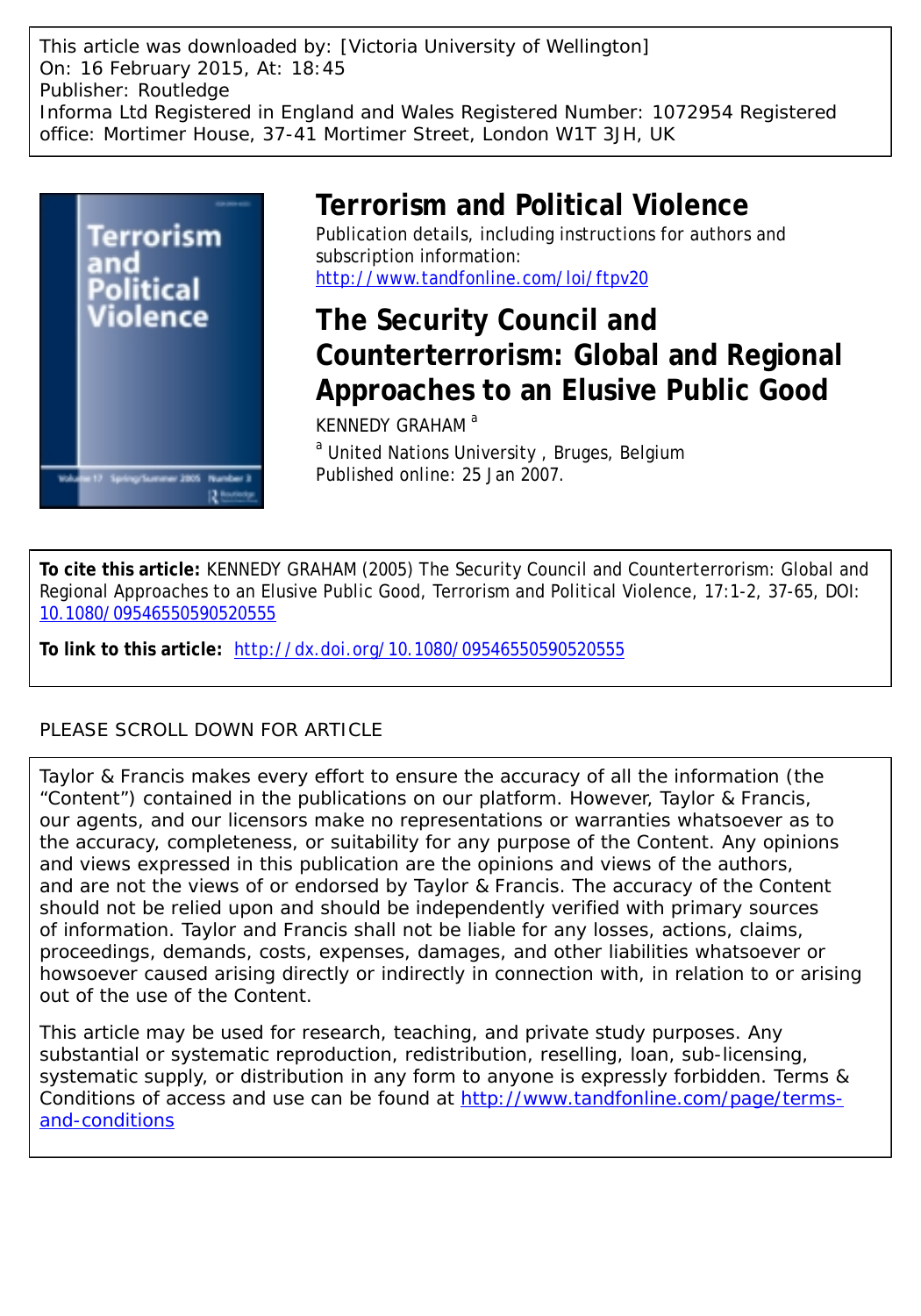

## The Security Council and Counterterrorism: Global and Regional Approaches to an Elusive Public Good

KENNEDY GRAHAM

United Nations University, Bruges, Belgium

This paper explores contemporary counterterrorism efforts as an instrument for attaining peace as a 'global public good'. It notes the lack of an agreed definition of terrorism, the distinction between freedom-fighting and terrorism, and the issue of 'excessive use of force' by the state. It assessed the extent to which US counter-terrorism policy has influenced policy in the UN Security Council, and the shortcomings in Council policy that require redress. The paper concludes that counterterrorism will be successful only when a 'global law enforcement' approach prevails over the national security-driven 'war-on-terror' and when genuine efforts are undertaken to address the root causes of terrorism, including the forward basing of US forces in the Arab world.

#### Defining the 'Good'

#### Global and Regional Public Goods

#### 'Global Public Goods' and the 'Planetary Interest'

The concept of a 'public good' has been the purview of classical economists for centuries, if not millennia. The standard modern definition belongs to Samuelson: 'collective consumption goods ... which all enjoy in common in the sense that each individual's consumption of such a good leads to no subtraction from any other individual's consumption of that good'.<sup>1</sup>

The concept is often advanced in juxtaposition to the notion of a 'private good'. Thus:

What is a public good? This question can best be answered by looking at the counterpart, a private good. Private goods are typically traded in markets. Buyers and sellers meet through the price mechanism. If they agree on a price, the ownership or use of the good (or service) can be transferred. Thus private goods tend to be excludable. They have clearly identified owners; and they tend to be rival. For example, others cannot enjoy a piece of cake, once consumed. Public goods have just the opposite qualities. They are non-excludable and non-rival in consumption. An example is a street sign. It will not wear out, even if large numbers of people are looking at it; and it would be extremely difficult, costly and

Address correspondence to Kennedy Graham, United Nations University, Potterierei 72, Bruges, 8000, Belgium. E-mail: graham@hq.unu.edu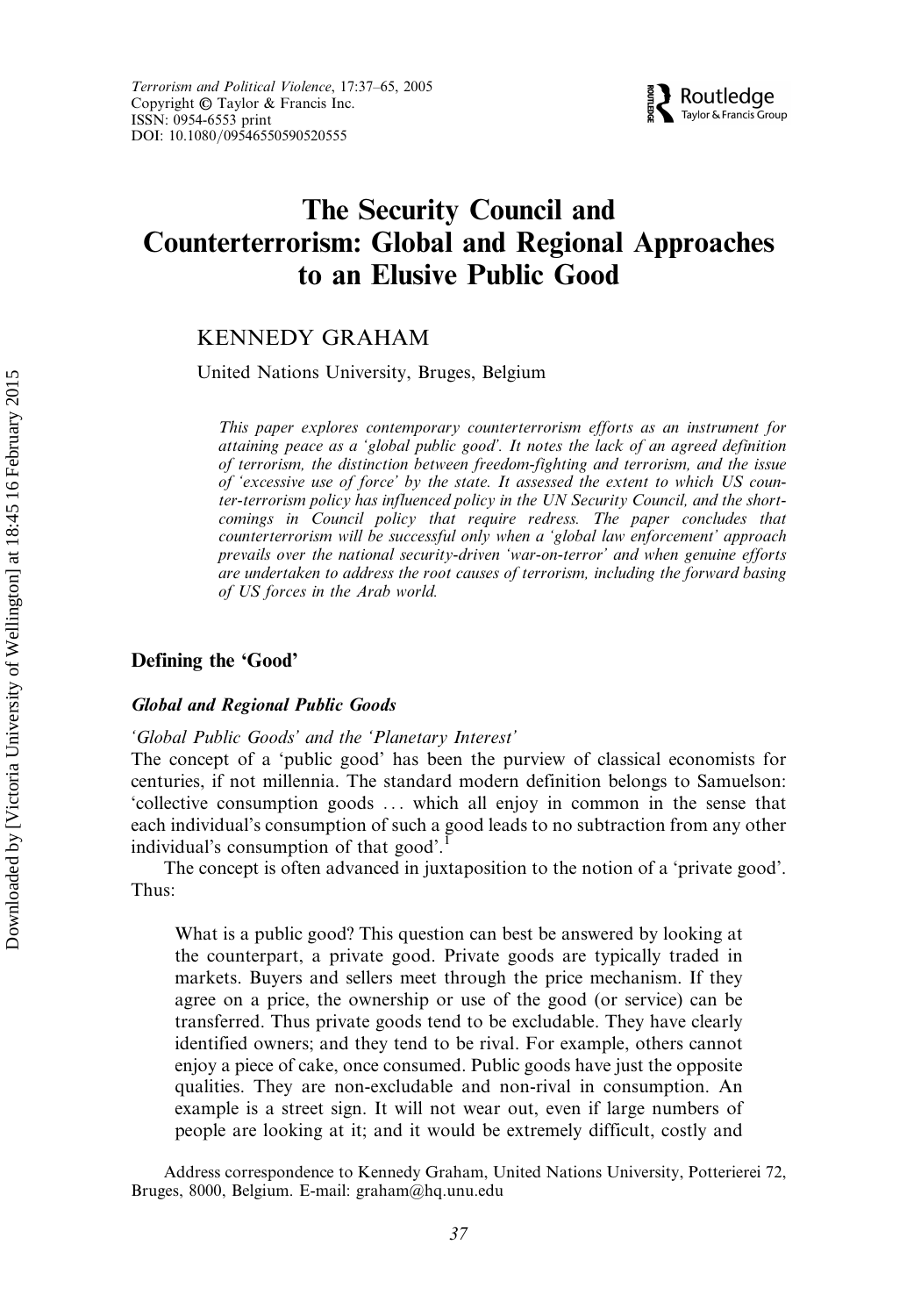highly inefficient to limit its use to only one or a few persons and try to prevent others from looking at it, too. A traffic light or clean air is a further example.<sup>2</sup>

In recent decades the institutional and conceptual nature of the international community has transformed. In 1993 the UN secretary-general observed that the 'first truly global era has begun<sup>'.3</sup> This change is being increasingly reflected in a gradual metamorphosis in global policy-making. In 1999, UNDP published a path-breaking work by Inge Kaul et al., 'Global Public Goods', which extrapolated the concept of public goods from the national to the global level.<sup>4</sup> Global public goods were defined as:

... public goods whose benefits reach across borders, generations and population groups.5

A comparable conceptual approach to global policy analysis is the 'planetary interest'.<sup>6</sup> The planetary interest has been defined as:

The interests of the planet, comprising (1) the survival and viability of humanity, contingent on maintenance of the physical integrity of Earth, and the protection of its ecological systems and biosphere from major anthropogenic change; and (2) the universal improvement in the human condition in terms of basic human needs and fundamental human rights.<sup>7</sup>

Thus the 'planetary interest' lies in the full realisation of all 'global public goods'. But what might these be? Global public goods, the UNDP study asserts, include the environment, health, culture and peace.<sup>8</sup>

#### Peace as a 'Global Public Good'

Peace, said the UNDP study, is an example of a global public good because 'when it exists, all citizens of a country can enjoy it; and its enjoyment by, say, rural populations does not distract from its benefits for urban populations'.<sup>9</sup> The concept of public goods is taken as a conceptual instrument for 'rethinking' traditional notions of defence and national security.<sup>10</sup> Thus, the UNDP study contends, the maintenance of global peace and security is the 'quintessential global public good, in both substance and form'. As with most public goods and goods with positive externalities, it is a function best carried out on a global scale by the international public sector, and in appropriate regional situations by regional public sectors. Governments acting in their national self-interest are 'not apt' to carry out this mandate.<sup>11</sup>

#### A Strategy for Peace: A 'Global Security System'?

Peace, however, is a human condition that, in a dangerous and divided world, cannot be purchased by wishful thinking. It can only be achieved by means of a workable global security strategy of some kind. Two fundamental issues are at stake: (1) the attainment of global governance of a kind acceptable to all of humanity and that underpins a legitimate authority structure; and (2) an optimal force capacity for enforcement responsibilities.

These twin goals of an enduring global security strategy – institutional legitimacy and enforcement capacity – are proving elusive to the emerging global community.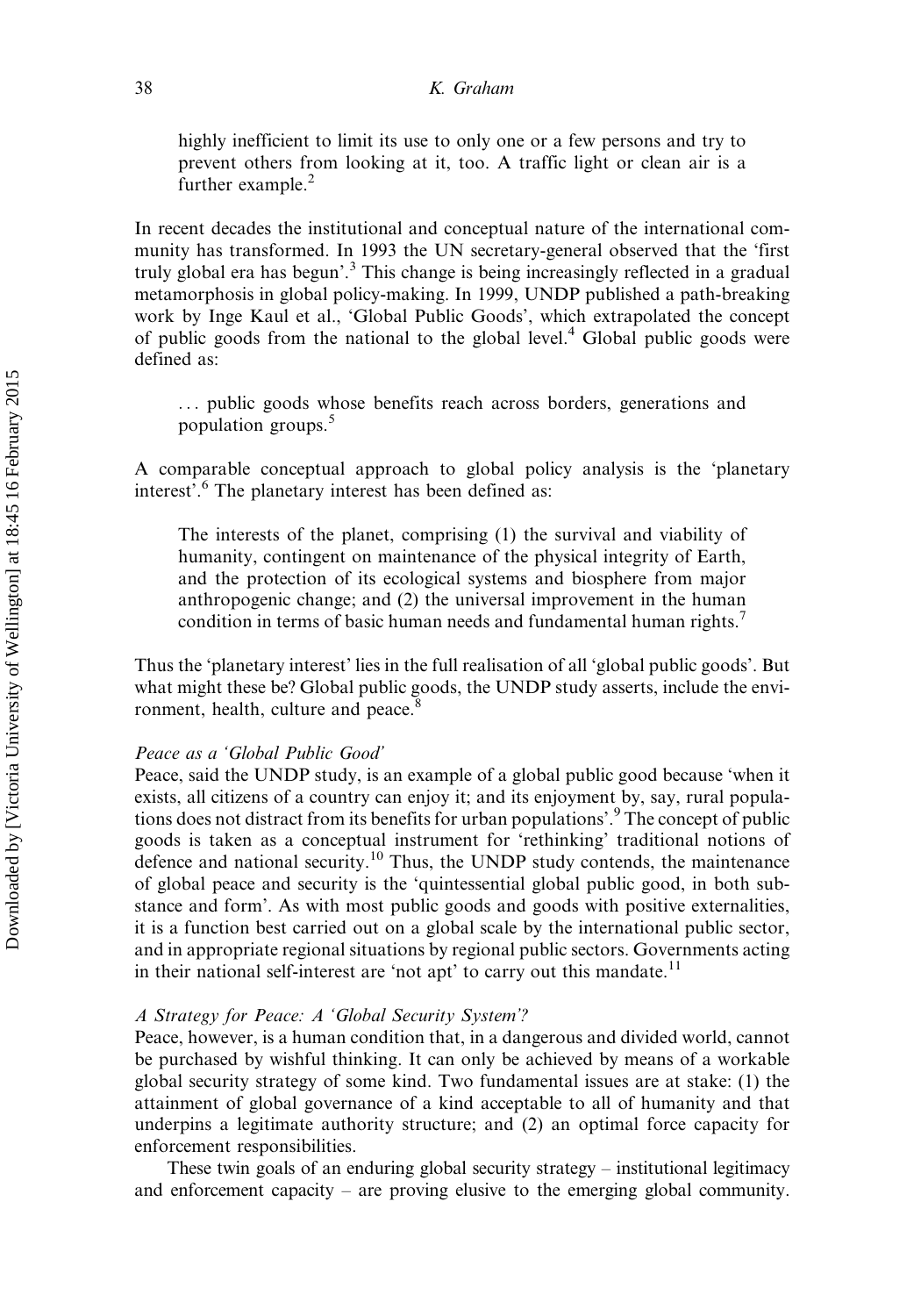The absence of a universal consensus over economic equity, sources of sovereign authority and the projection of global power is breeding new dangers to the stability of the international community. The absence of a legitimate force level and authority structure is raising questions of how to react to these new dangers. Increasingly, the security agenda of the international community, traditionally the preserve of the nation-state, is being shaped by non-state entities – 'private groups'. The term 'terrorism' has, over the past several decades, taken centre-stage in the security debate. With the increasing prospect of weapons of mass destruction (WMD) slipping into the hands of such groups that pursue competing agendas to that of the 'global establishment', the stakes are becoming increasingly high.

#### The 'Bad' and the 'Good': Terrorism and Counterterrorism

Threats to international peace and security, including terrorism, are, in the lexicon of the UNDP study, to be seen as global 'public bads'. As the UNDP administrator has put it in the 2003 sequel:

We are facing just one major challenge: how to rethink and reorient public policy-making to catch up with today's new realities of interdependence and globalisation. Many of the world's main crises – from climate change to terrorism – have characteristics of global public bads. They affect us all indiscriminately but hit those with the fewest assets more severely than those with private or national means to protect themselves against crises, risks and human insecurity.<sup>12</sup>

#### Terrorism in Warfare and Conflict

Terrorism, defined as causing a state of being 'greatly frightened; in dread or awe', <sup>13</sup> is as old as human conflict. Alaric's troops devoted seventy-two hours to sacking Rome in 410 CE and the civilian death toll was in the tens of thousands.<sup>14</sup> The crusaders Bohemund and Godfrey and their Christian troops slaughtered 70,000 Muslims in taking Jerusalem in 1099 and burned Jews alive in their synagogues before kneeling in the Holy Sepulchre to give thanks.<sup>15</sup> The Turkic-Mongol leader Timur built mounds of skulls from the dead in suppressing a Persian revolt to his rule in 1395, slew 100,000 fellow Muslim civilians in Delhi three years later<sup>16</sup> and an additional 20,000 civilians in Baghdad three years after that.<sup>17</sup> Terror as a political tactic for 'domestic' rule is also a time-honoured phenomenon – vide Spain's Inquisition (the fifteenth to eighteenth centuries), France's Reign of Terror (1790s), the USSR's Stalinist purges (1930s), Germany's Holocaust (1940s), Kampuchea's agrarian killing fields (1970s) and Iraq's Baathist rule (1980s/1990s).<sup>18</sup>

With the onset of the modern age, however, terrorism assumed even more destructive capacity in international warfare. Modern military terror between states, with articulated political rationales, includes the Allied incendiary bombings of Dresden and Tokyo (whose firestorms killed 235,000 civilians) and the American atomic bombings of Hiroshima and Nagasaki (that together killed some 250,000 civilians). That these actions were consciously designed to sow terror in the hearts and minds of the enemy was never in doubt and has never been disputed.<sup>19</sup> The stated rationale rested on a marriage of self-defence and revenge.<sup>20</sup> This was a time of total war, yet German and Japanese leaders were tried at the time for war crimes.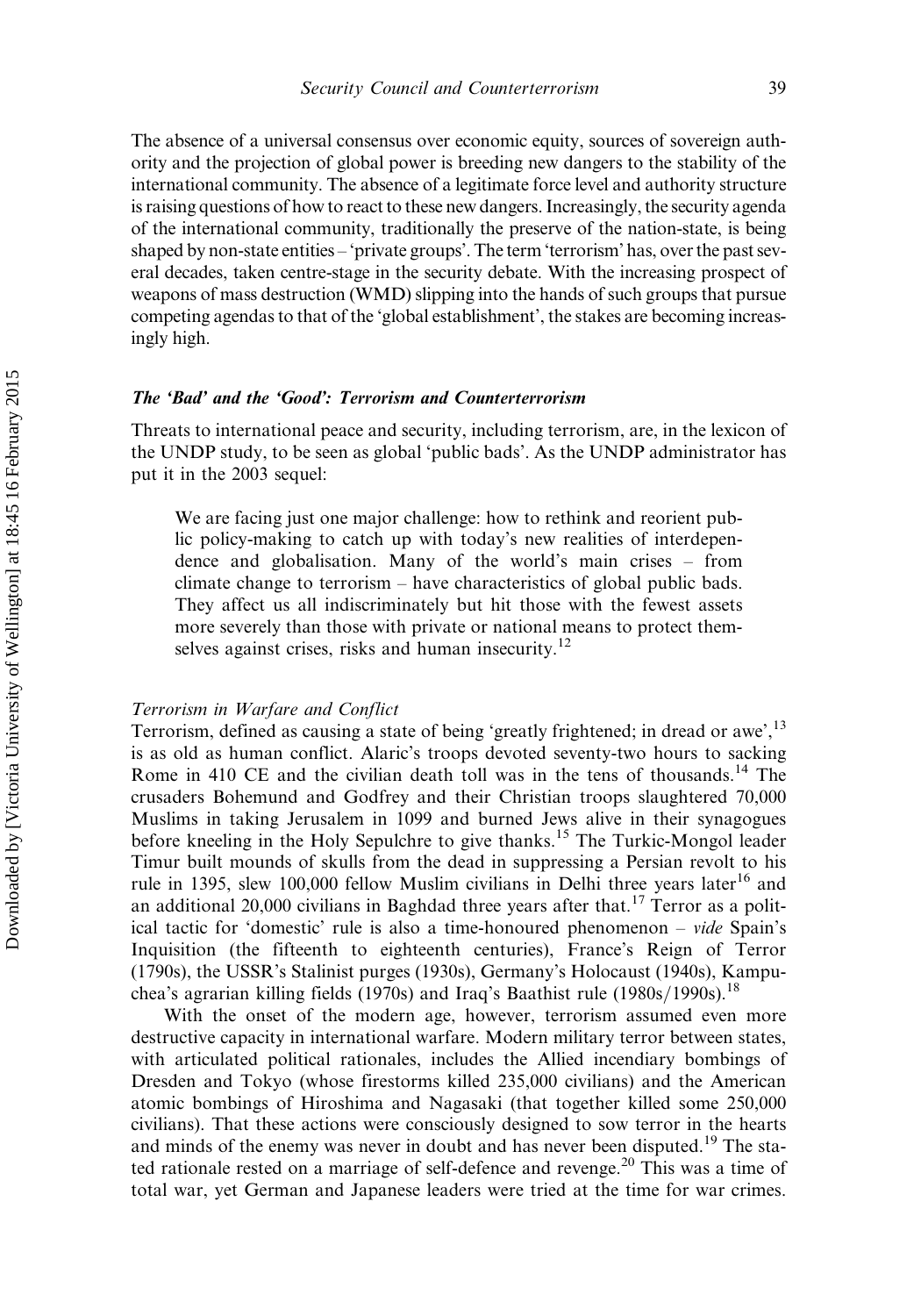The latest military campaign by the same allied coalition against Iraq in 2003 rested on the same tactic – the 'shock-and-awe' blitzkrieg from American precision-guided missiles. That the aim was to instill terror in Iraq (both its military infrastructure and civilian psyche), for the purpose of political domination is made clear from prewar American strategic planning literature.<sup>21</sup>

The differentiation of 'terrorism' from the 'legitimate use of force' concerns the distinction between lawful combatants and civilians. Traditionally in the nation-state era, military conflict was mostly fought between two opposing armies in open fields located far from towns and villages, and in such circumstances it was rare for civilians to be caught up in the fighting. In modern times, however, military technology, especially that utilising aircraft and missiles, has brought cities within the direct target zone of military action. During World War I, 5 percent of casualties from the fighting were civilian; in World War II, some 50 percent; in the 1990s, some 90 percent.

#### Definition and Identification: The Legal-Moral Maze

Defining 'terrorism' and identifying a 'terrorist' is perhaps the most complex and highly charged issue of modern times. It has both legal and moral dimensions. Is the globally orchestrated campaign against terrorism a more easily understood, Manichean struggle between 'global good and evil', or is it a more culturally relative 'struggle between civilizations'? And is it a 'global war' with a military dimension or a 'global police operation' for law enforcement?

In reaching agreement on a definition of terrorism, two major issues stand out: the identification of 'private terrorist groups' and the inclusion or exclusion of 'state terrorism' by armed forces. Two related issues also arise. First is whether, in distinguishing military from civilian targets, 'infrastructural targets' (power plants, broadcasting stations, pipelines, transportation facilities) may be included as legitimate military targets. Secondly is the issue of whether a distinction between a political group and its 'military wing' can be credibly made.

'Private Terrorism'. During the main decolonisation era (from the 1960s through 1980s), many countries insisted on differentiating between terrorism on the one hand and the struggle against foreign occupation and for self-determination on the other hand. The policy distinction has been largely promoted by Arab and other Islamic countries, especially since the 1967 Israeli occupation of Palestinian territories.

Both doctrinally and empirically, it is difficult to identify which 'rebel forces' would be accepted, by international consensus, as comprising a force whose violent actions against government forces would be deemed not to constitute a terrorist action. Four kinds of forces can be identified for consideration, namely: national liberation movements, secessionist movements, regime change groups and superpower withdrawal groups.

National Liberation Movements. Those groups most likely to be exempt from the 'terrorism' charge are those struggling for national liberation against 'foreign occupation' of their own land. This originally involved decolonisation movements (SWAPO in Namibia, ZANU-ZAPU in Zimbabwe, Frelimo in Mozambique), but since that era the focus has fallen on Palestinian groups fighting Israeli occupation of Palestinian territory. In this respect, two distinctions need to be drawn.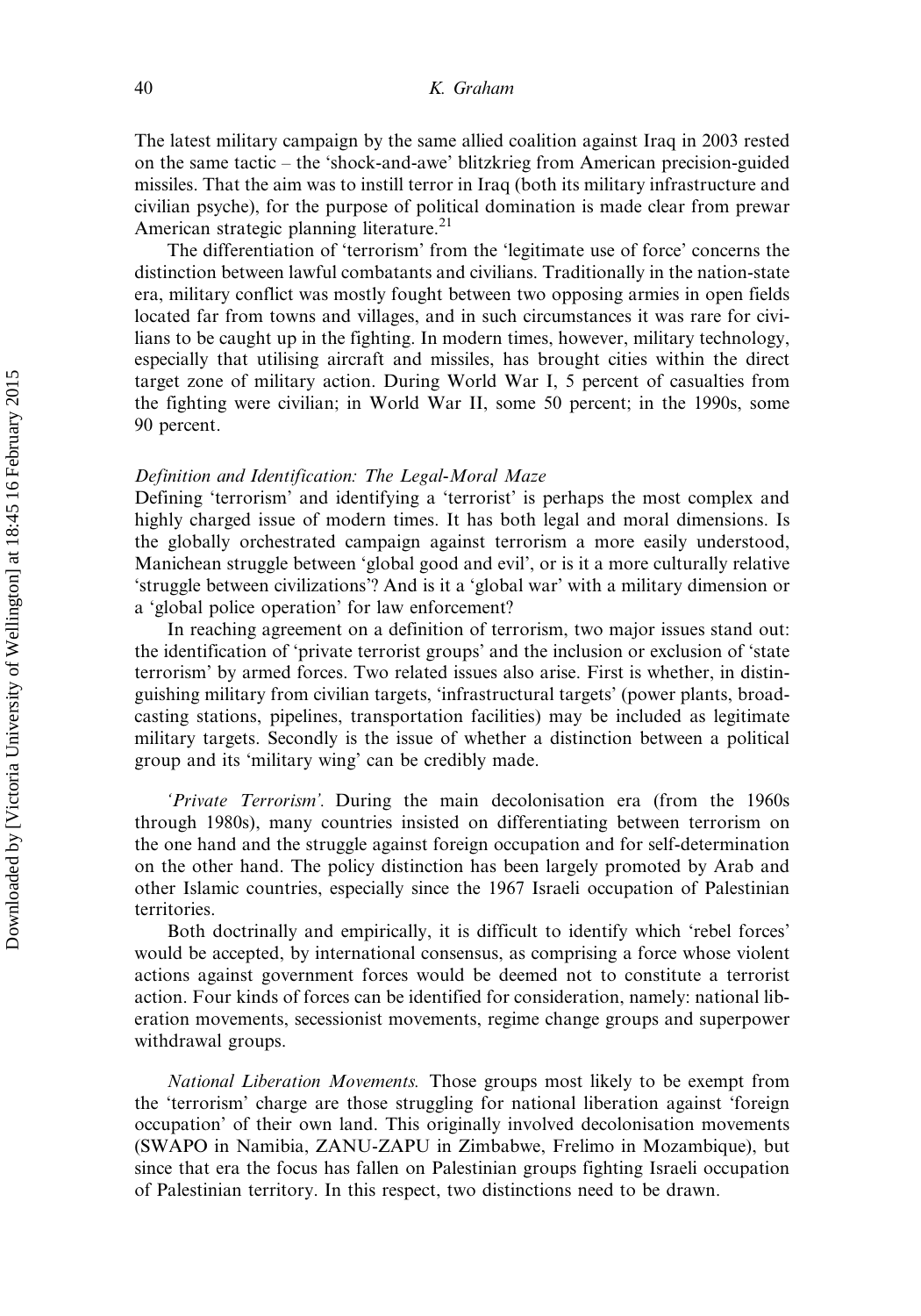- . Groups aiming to 'exterminate' Israel (Hamas, Hizballah, PFLP) are culpable of aggression against a sovereign UN member state. Those that accept Israel's 'right to exist within secure borders' (Fatah, Al-Aqsa Martyrs Brigade) are not culpable of 'aggression'.
- . Groups that hit Israeli military targets in Palestine alone would be seen as liberation movements. Those that hit Israeli civilian targets are terrorists.<sup>22</sup> The PFLP's killing of Israeli athletes at the 1972 Olympic Games, for example, was indisputably a terrorist act, as are the suicide bombings of Israeli civilians by Hamas and Al-Aqsa Martyrs Brigade today.

There is, however, an underlying element to the debate, involving the definition of a 'legitimate target'. Palestinian groups argue that by illegally occupying Palestinian land in Gaza and the West Bank, Israeli armed 'settler civilians' (many of them army reservists) align themselves with their military forces and thus no distinction can be made.

The question of the Palestinian National Authority (PNA), and in particular the PNA president, Yasser Arafat, is especially complex. In 1964 the Palestine Liberation Organization (PLO) was established during an Arab league summit as a quasi-governmental entity to support Palestinian interests, with political, cultural, fiscal and military departments. At that stage its avowed aim was to replace the state of Israel with a Palestinian state through military means, including guerrilla action. In the mid-1970s, however, it recognised Israel's right to exist and in the mid-1980s it renounced terrorism.<sup>23</sup> Officially the PNA remains opposed to 'terrorism' but the US and Israel, citing suspicions that Arafat is abetting terrorists or not doing enough to oppose them, has ceased dealing with him and will deal only with the Palestinian prime minister. Such a policy, however, disregards the collective responsibility the Palestinian cabinet carries under its president for all PNA policy.

The current situation in Iraq is problematic. Two views, diametrically opposed yet equally plausible, can be advanced:

- . It can be contended that the coalition invasion was illegal, being conducted outside the UN Charter and with the Security Council declining to approve it. In such a situation, the Iraqi fighters bombing military targets would be seen as liberation forces defending occupied territory (which covers the attacks conducted against CPA targets – American, British, Italian and Polish).
- . If, however, the Security Council's post-invasion acknowledgement of the CPA as 'occupying authority',  $^{24}$  recognition of the Iraqi Governing Council (IGC) as a 'an important step to restoring Iraqi sovereignty,<sup>25</sup> and establishment of a 'multinational force' to police Iraq is taken to be ex post facto legitimisation of the invasion,<sup>26</sup> then the Iraqi irregular forces bombing military targets would be seen as terrorists (although even this can be contested).

It is, however, beyond contention that the bombing of the Jordanian embassy, the UN and International Committee of the Red Cross (ICRC) compounds and the Arab residential complex in 2003 must be regarded as terrorist acts. The anonymity of the attackers and the absence of any stated purpose for such acts precludes an informed judgement over the extent to which such actions are to be seen as a national liberation movement or a broader Islamic repudiation of a US military presence in the region. It is probable that both elements are involved.

Secessionist Movements. Groups in northern Spain, Northern Ireland, the southern Philippines and northern Sri Lanka are all fighting for self-determination.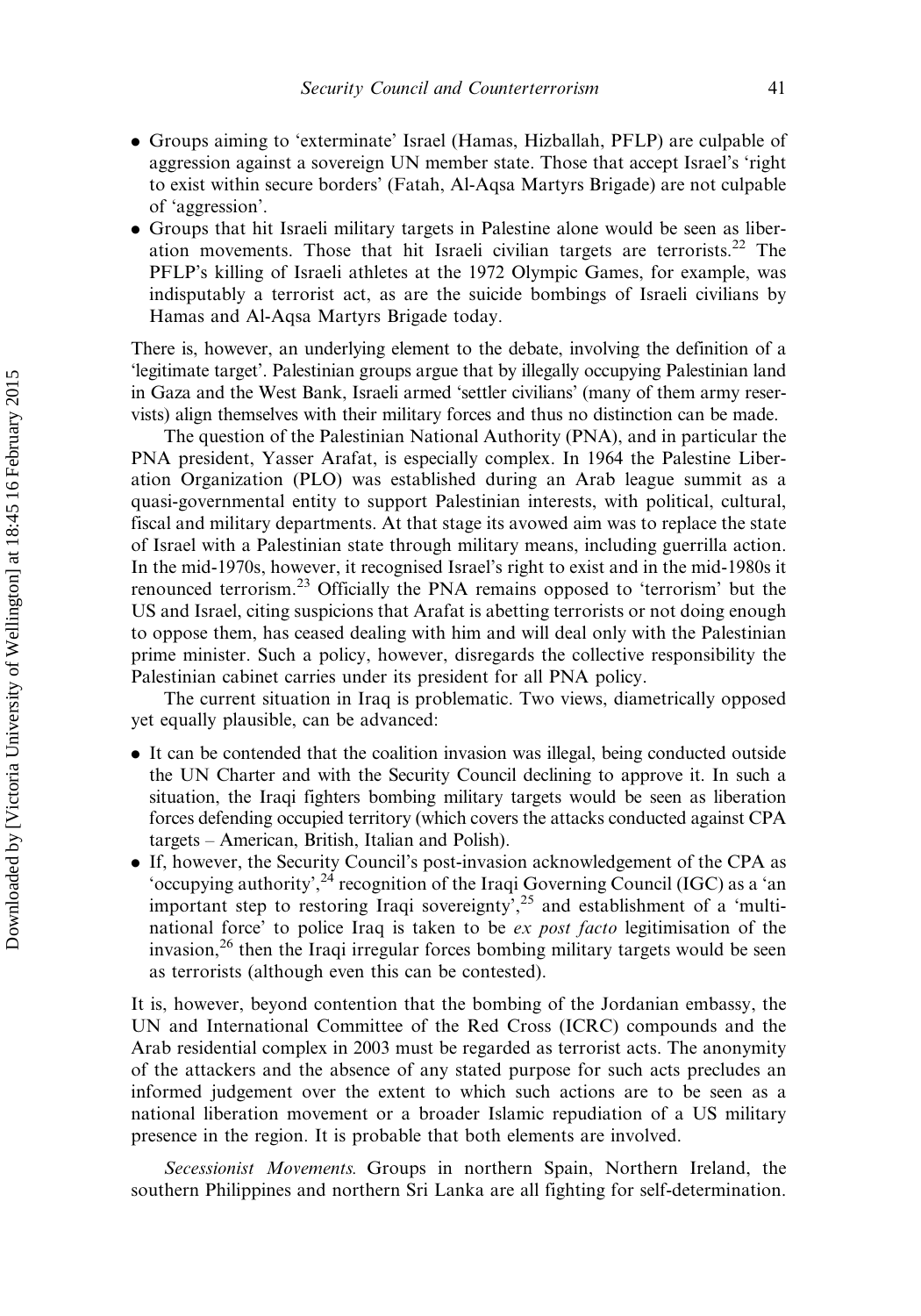If they confine themselves to Spanish, British, Filipino and Sri Lankan military targets, these would be deemed to be legal and not 'terrorist actions'. But if they hit civilian targets, they would be deemed to be terrorists. This raises, in turn, the definition of a 'liberation movement'. Can any group advocate secession from an established government and take up arms against its armed forces? How does this affect Quebec in Canada, Puerto Rico in the United States, Assam in India and Corsica in France? The Chechen shahid believe they are in a 'war of resistance' against Russia.<sup>27</sup>

The most complex situation of all concerns Kashmir: Whether the militants fighting India there are engaged in 'national liberation' or 'secession' depends on the starting assumption adopted concerning the absence of a plebiscite that was to have been held in the 1940s. Along with Palestine, it is the issue of Kashmir, with Pakistan's determination to preserve the 'rights' of 'liberation forces' there, that drives OIC policy on the terrorism issue.

Internal Regime Change Groups. Those groups fighting for internal regime change face the same doctrinal challenge: to convince the international community that a campaign of violence against the established national order is legitimate. The Shining Path in Peru demonstrably fails in this aim as do the FARC and ELN in Colombia. But the GIA and the Salafists in Algeria resorted to violence, initially against government and military targets, after the democratic electoral victory of the Islamic Salvation Front was annulled by the military with western support. The resistance to that electoral annulment would seem to be a legitimate struggle but, as with the Palestinian liberation movements, they become terrorist groups when civilian killings are undertaken.

In South Africa, the ANC dropped its policy of nonviolence in 1961, adopting instead a retaliatory policy of 'violence against violence'.<sup>28</sup> ANC leader Nelson Mandela was repeatedly offered freedom if his organization would renounce violence, an offer he repeatedly rejected. As a result the ANC was deemed by many western countries to have been a 'terrorist organization'. Yet within the United Nations the ANC was always regarded as a liberation movement legitimately fighting an internal oppressor.<sup>29</sup> With Mandela's release in February 1990 and his emergence as a presidential leader he became regarded as a global political icon by the same countries that had previously vilified him.<sup>30</sup> With the 'struggle' essentially won, the ANC announced in June 1990 that it was suspending all armed action with immediate effect.<sup>31</sup> The cycle of political dominance if not judicial impartiality was completed in late 2003 with two separate developments. White militant Afrikaner Resistance Movement leader Eugene Terre Blanche was convicted of terrorism for ordering bomb attacks during the 1994 elections that had brought about black majority rule.<sup>32</sup> Also, former black ANC 'saboteur', Robert McBride, who was once on 'death row' for a 1986 bombing that killed three women civilians in Durban, was appointed police chief of a district in Johannesburg.<sup>33</sup>

#### 'Hegemonic Resistance' Groups

Al-Qaeda takes as its main goal the withdrawal of US forces from the Arabian Peninsula.<sup>34</sup> But it also advocates the overthrow of the Al-Saud monarchy in Saudi Arabia. Its bombings of US forces stationed around the world (the USS Cole in 2000) have been perceived in the 'Arab street' as operations against a legitimate target. But its attacks against New York's World Trade Centre (1993, 2001),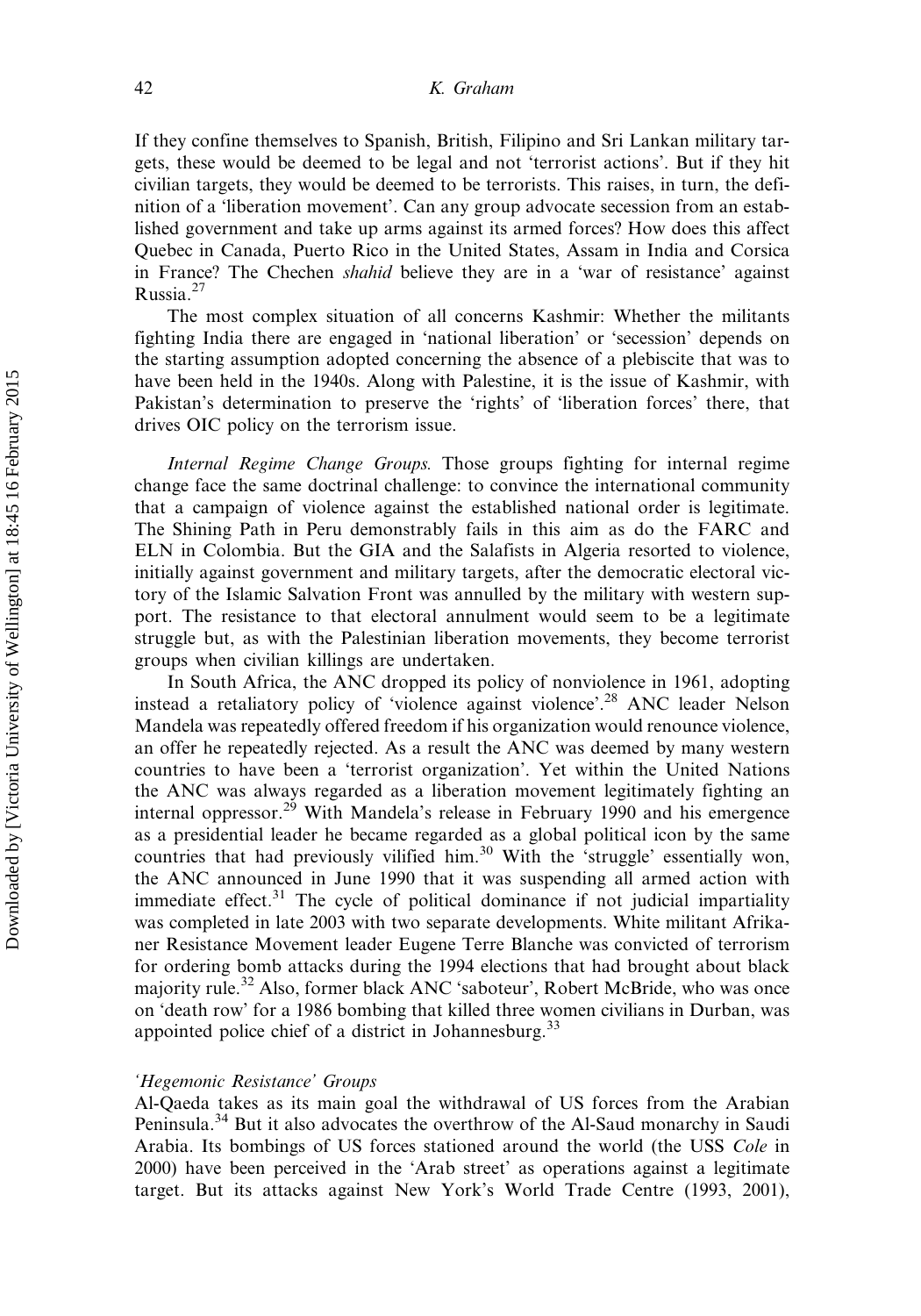the US embassy attacks in Africa (1998) and the civilian complex in Saudi Arabia (2003) are indisputably acts of terrorism.

Al-Qaeda contends, however, in a similar manner to Hamas, that US civilians are legitimate targets because they are, through the democratic process, responsible for US aggression against them.<sup>35</sup> It perceives the situation between it and the US to be a state of war in which civilians are enemy targets. For its part, the US has declared a 'war on terror' in response to the World Islamic Front (WIF's) 1998 statement and especially its September 2001 attacks. Thus a state of declared war appears to exist between the two belligerent sides.

If this is the case, then there appears to be no moral difference between the Allied 'terror bombing' of German and Japanese cities in the 1940s, the killing of civilians by Islamic groups in the modern age and the aerial bombardment of Palestinian and Iraqi 'military targets' by Israeli and coalition aircraft in 2003 that are authorised by civilian leadership with a specific range of civilian deaths as 'collateral damage' estimated in advance.<sup>36</sup> A public petition signed by a group of twenty-seven Israeli pilots in September 2003 condemning such air strikes on moral grounds caused controversy in Israel and a swift rebuke by the government.<sup>37</sup>

The rationality of the motivation of terrorist groups has recently been explored in a Chicago University project involving a comprehensive global database of suicide bombings for the past decade (1988–2001). The study shows that such operations draw not from religious fundamentalism (which is seen as a rhetorical cloak) but rather to a secular 'strategic logic': to compel liberal democracies to withdraw their military forces from the perpetrators' territory.

Three general patterns emerge from the data analysis: (1) nearly all such attacks are part of an organized campaign; (2) liberal democracies are uniquely vulnerable; and (3) the objective of such campaigns is political self-determination. Finally, the study concludes, the strategies have mostly proven effective – forcing withdrawals (US and France from Lebanon, 1983; Israel from Lebanon, 1985; Israel from Gaza and the West Bank, 1994–95), and offers of autonomy (Turkey to its Kurdish region).<sup>38</sup>

Such a campaign has yet to succeed in Chechnya, but it has been partially successful in Sri Lanka. Above all, the Al-Qaeda attacks against the US (August 1998, November 2000, September 2001) have resulted in US withdrawal from Saudi Arabia – albeit at the cost of a temporary occupation of Iraq. The bombings have, of course, moved there.

The policy of eradicating terrorism, the study suggests, through a wholesale transformation of Muslim societies into democratic models ('draining the swamp' in Afghanistan, 'removing Saddam's thugs' in Iraq) rests thus on an erroneous premise.

'State Terrorism'. The international community remains divided also over global policy towards 'state terrorism', or indeed whether such a phenomenon is even acknowledged to exist.

Even setting aside the Allied bombings of World War II, it is difficult to conclude that states have not, in the modern age, engaged in tactics of terror from time to time. Indeed in 1984 the UN General Assembly expressed its 'profound concern' that 'state terrorism' was being practised 'ever more frequently'. The assembly condemned policies and the practice of terrorism in relations between states as a method of dealing with other states and peoples. It demanded that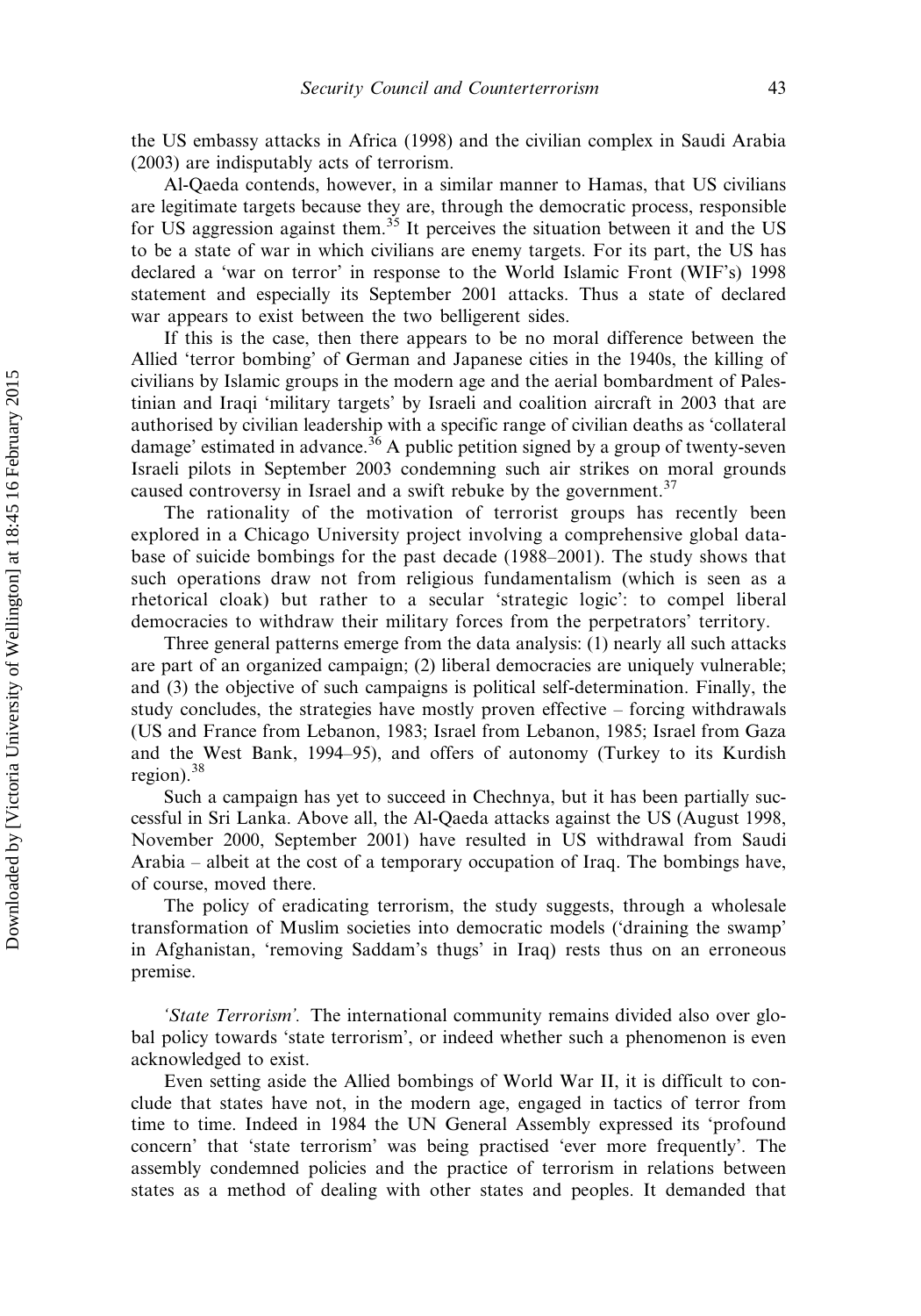no action be aimed at military intervention and occupation of other states, the forcible change in or undermining of their socio-political systems, and the destabilization and overthrow of their governments. Member states were to initiate no military action to those ends.<sup>39</sup> And in 1986 the Security Council warned the 'racist regime of South Africa' against committing any 'acts of ... terrorism' against neighbouring states.<sup>40</sup>

The General Assembly's appeal is applicable to the coalition's invasion of Iraq nineteen years later, but other events are relevant as well. Only one year after the assembly's appeal, the Greenpeace vessel Rainbow Warrior was bombed in Auckland's Waitemata Harbour by French secret service agents, an action that killed one civilian and which was described by the New Zealand prime minister at the time as 'an act of state terrorism'. France's subsequent flouting of the UN secretary-general's ruling on the matter further underlined the propensity of the P5 to exempt themselves from international standards as they deem fit.<sup>41</sup> A similar charge has recently been made against the United States by Nigeria. In November 2003 Nigeria warned the United States not to try to capture former Liberian president Charles Taylor to whom it had granted exile as part of a political settlement underpinning the Sierra Leone peace accord. After having recognised Taylor as the legitimate president of Liberia for a number of years, the US placed a \$2m bounty on his head for him to be turned over to the Special Sierra Leone Court for crimes against humanity. The US action has been condemned by Nigeria as 'close to statesponsored terrorism'.<sup>42</sup>

The distinction between 'state terrorism' and the 'excessive use of force' has often been used, especially regarding Israeli reprisal attacks against Palestinians. These include missile attacks from helicopter gunships on civilian areas where the IDF suspects militants may be hiding, and also the demolition of the homes of families of suspected terrorists – actions that violate the laws of warfare. Immediately after the second Palestinian intifada commenced in October 2000, the Security Council condemned the 'excessive use of force against Palestinians' which resulted in over eighty civilian deaths and called upon Israel, the 'occupying power', to 'abide scrupulously by its legal obligations and its responsibilities' under the Fourth Geneva Convention on the protection of civilians in time of war. $43$  The UN Commission on Human Rights affirmed this in its resolution the same month, condemning the 'disproportionate and indiscriminate use of force' by Israel against Palestinian civilians – actions it judged to constitute 'war crimes' and 'crimes against humanity'. In March 2003 the secretary-general deplored 'the use of disproportionate and excessive force' by the Israeli Army in the Jabalya refugee camp in Gaza that had led to eleven Palestinian civilian deaths. Such military actions in densely populated areas, he said, as well as the demolition of Palestinian homes, 'cannot be accepted as a legitimate means of self-defence' and were in violation of international humanitarian law.<sup>44</sup> In October 2003 Israeli forces destroyed some 200 buildings in Gaza leaving 2,000 Palestinian civilians homeless. The secretary-general 'strongly deplored' Israel's continuing demolition of Palestinian-owned buildings as illegal, especially the destruction of three thirteen-storey buildings. He reminded Israel that house demolitions amounted to 'collective punishment which is a clear violation of international humanitarian law'.<sup>45</sup> The UN special rapporteur for human rights advanced trenchant criticism of Israel's 'counter-terrorism' actions.<sup>46</sup> It is clear that Israel's 'excessive use of force' in its 'counter-terrorism' operations kill as many innocent civilians as do Palestinian terrorist operations.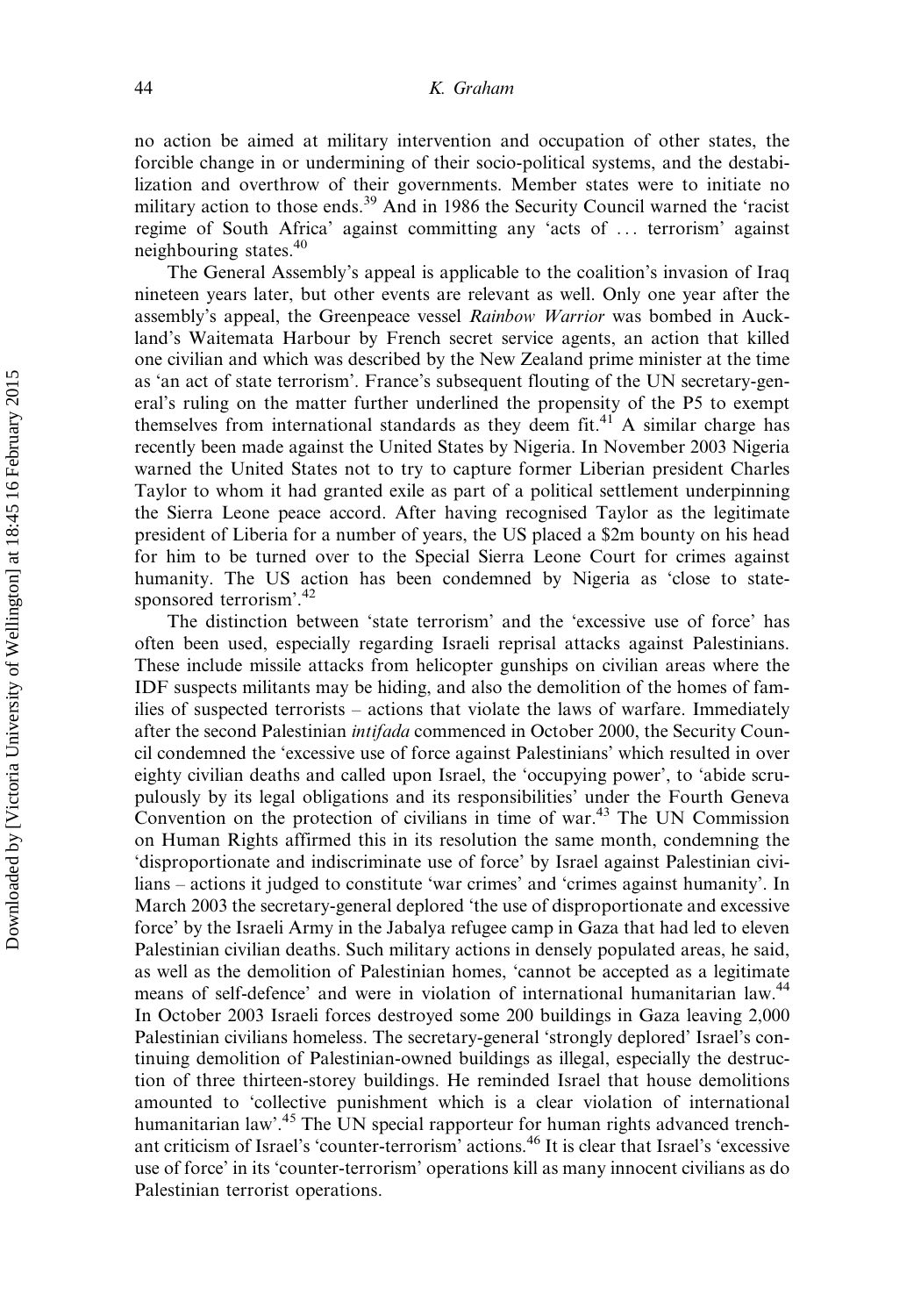For its part, the US has vetoed a number of draft resolutions in the Security Council that would condemn Israel for such actions. In December 2002, following the fatal shooting by Israeli forces of a British UN official inside the UN compound during civil disturbances, the US vetoed a Syrian draft resolution that would condemn the action, on the grounds that it appeared to be more intent on condemning Israeli occupation than on ensuring the safety of UN personnel.<sup>47</sup> In November 2003 the US undertook similar reprisal methods in the Iraqi town of Tikrit, including house demolitions of families of suspected fighters.

#### Counterterrorism: An Instrument for the Public Good?

Thus developing a global strategy to combat terrorism is, prima facie, to be counted as a global public good. This premise, however, masks a host of complexities and nuances that make the delivery of peace through counterterrorism a problematic issue, both intellectually and politically.

#### Delivering the 'Good'

#### The Global Counterterrorism Strategy

#### Legitimacy: The United Nations as Legitimising Factor

The closest thing to the 'conscience of the world's people' in the current age is the voice of the UN secretary-general. In the immediate aftermath of the September 2001 attacks, Secretary-general Kofi Annan was unequivocal on global terrorism. The attacks were, he said, 'vicious assaults on our common humanity' – a 'terrible evil' that had shocked the conscience of the entire world. And the struggle, he thought, was one on a global scale: 'Terrorism will be defeated if the international community summons the will to unite in a broad coalition, or it will not be defeated at all ... We are in a moral struggle to fight an evil that is anathema to all faiths. Every State and every people have a part to play. This was an attack on humanity, and humanity must respond to it as one'.<sup>48</sup>

Because of these two factors – the moral dimension and the global scale of the undertaking, the UN is 'uniquely placed' to lead the fight. 'The United Nations is uniquely positioned to serve as the forum for this coalition, and for the development of those steps governments must now take – separately and together – to fight terrorism on a global scale<sup>'.49</sup> There was a need to develop a long-term strategy to enable all states to undertake the hard steps needed to defeat terrorism. Legitimacy is the key: 'I believe they can only do so when the global struggle against terrorism is seen as necessary and legitimate by their peoples – and that such universal legitimacy is something the United Nations can do much to confer'.<sup>50</sup> After adopting resolution 1368 the day after the attacks, the secretary-general stated that terrorism was an 'international scourge': 'A terrorist attack on one country is an attack on humanity as a whole. All nations of the world must work together to identify the perpetrators and bring them to justice'. $51$ 

#### The UN's Counterterrorism Strategy: Prevention, Protection, and Prosecution

Prevention: Policy Prescription by the General Assembly. As the principal universal organ of the United Nations, the General Assembly is expected to give policy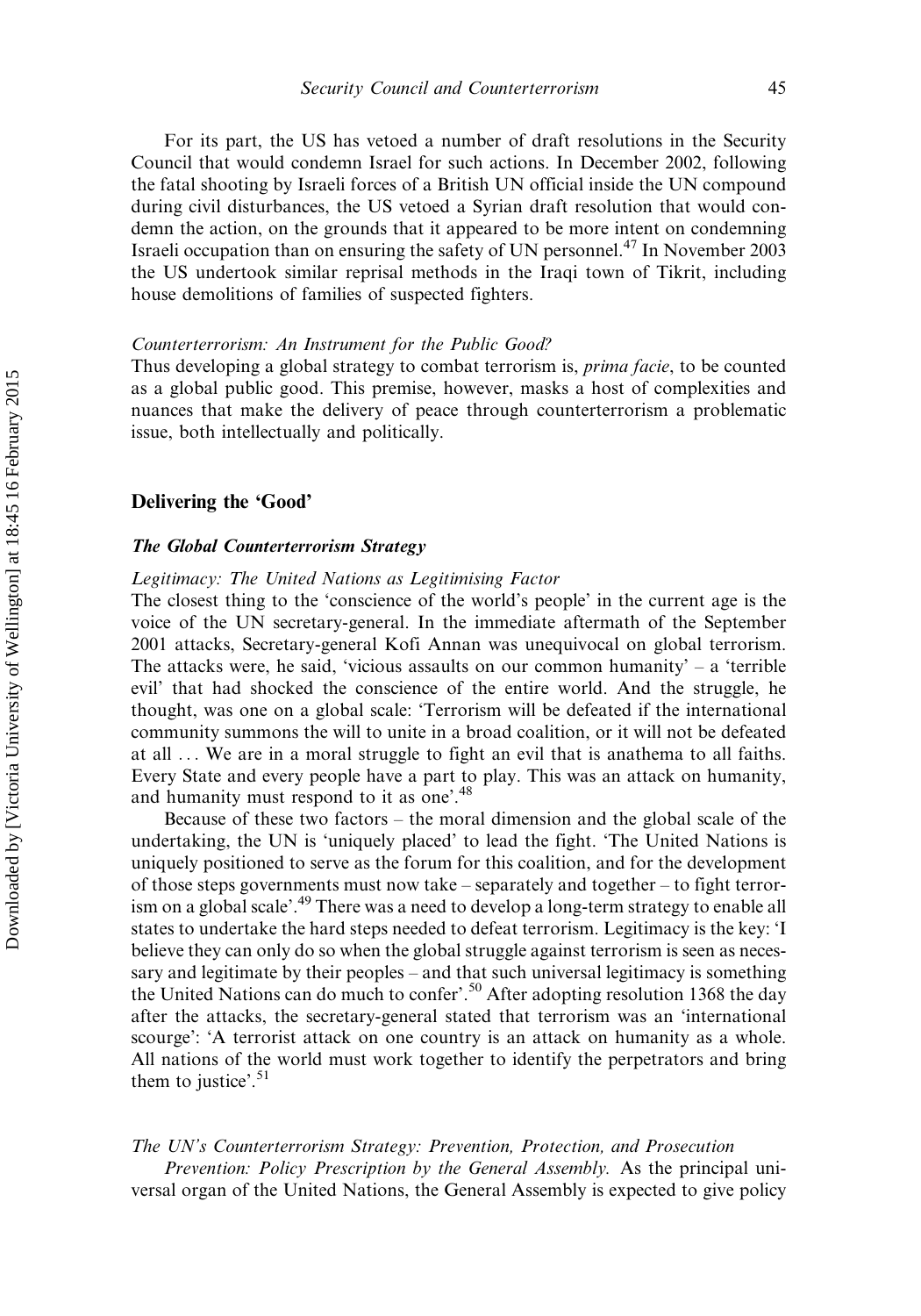direction for the international community on the issue of terrorism. In the 1960s the term was not used, the focus being on specific acts of violence such as those involving aircraft hijackings. The term 'international terrorism' first appeared in the assembly in December 1972 following the Munich Olympic Games hostage crisis. The debate in the General Assembly that year quickly unfolded along lines of opinion that have not diverged greatly since. Status quo countries were concerned about the suppression of terrorism while developing countries and other demandeur states were concerned about the causes of terrorism and the distinction between terrorism and freedom fighting.

Legitimacy became an issue from the outset of the international debate. The first General Assembly resolution in 1972 was an evenly balanced expression of these views.<sup>52</sup> The assembly was 'deeply perturbed' over acts of international terrorism which were occurring with increasing frequency and taking the toll of innocent lives. It invited states to take all appropriate measures at the national level for speedy and final elimination of the problem. But it also urged them to 'devote their immediate attention' to finding just and peaceful solutions to the 'underlying causes' of such acts. The assembly, moreover, reaffirmed the 'inalienable right to self-determination' of all peoples under 'colonial and racist regimes and other forms of alien domination', upheld the 'legitimacy of their struggle, in particular the struggle of national liberation movements', and condemned 'terrorist acts by colonial, racist and alien regimes'.

The assembly then set up an Ad Hoc Committee on International Terrorism to analyse the views of member states, study the underlying causes of terrorism and recommend practical measures to combat it.<sup>53</sup> In 1979 it recognized that the Security Council needed to 'pay special attention' to all situations that might give rise to international terrorism and endanger international peace and security.<sup>54</sup>

In 1994, following the World Trade Center bombing in New York, the assembly issued a major Declaration on International Terrorism. The worldwide persistence of such acts, said the assembly, could jeopardise the security of states and endanger the 'constitutional order'. Such acts were 'criminal and unjustifiable' and could threaten international peace and security, and their suppression was an 'essential element' for peace. The UN had to make 'every effort' to promote measures to combat and eliminate such acts. In its view:

Criminal acts intended or calculated to provoke a state of terror in the general public, a group of persons or particular persons, for political purposes are in any circumstance unjustifiable, 'whatever the considerations of a political, philosophical, ideological, racial, ethnic, religious or any other nature that may be invoked to justify them.<sup>55</sup>

In 2001 the assembly condemned the 'heinous acts of terrorism' in New York, Washington DC and Pennsylvania. It urgently called for international cooperation to prevent and eradicate acts of terrorism, and stressed that those responsible for aiding or harbouring the perpetrators, organizers and sponsors of such acts would be held accountable.<sup>56</sup>

The assembly has provided the auspices for the conclusion of twelve counterterrorism conventions. Work is continuing on two further treaties: an international convention for the suppression of acts of nuclear terrorism, and a 'comprehensive convention on international terrorism'. The comprehensive convention is intended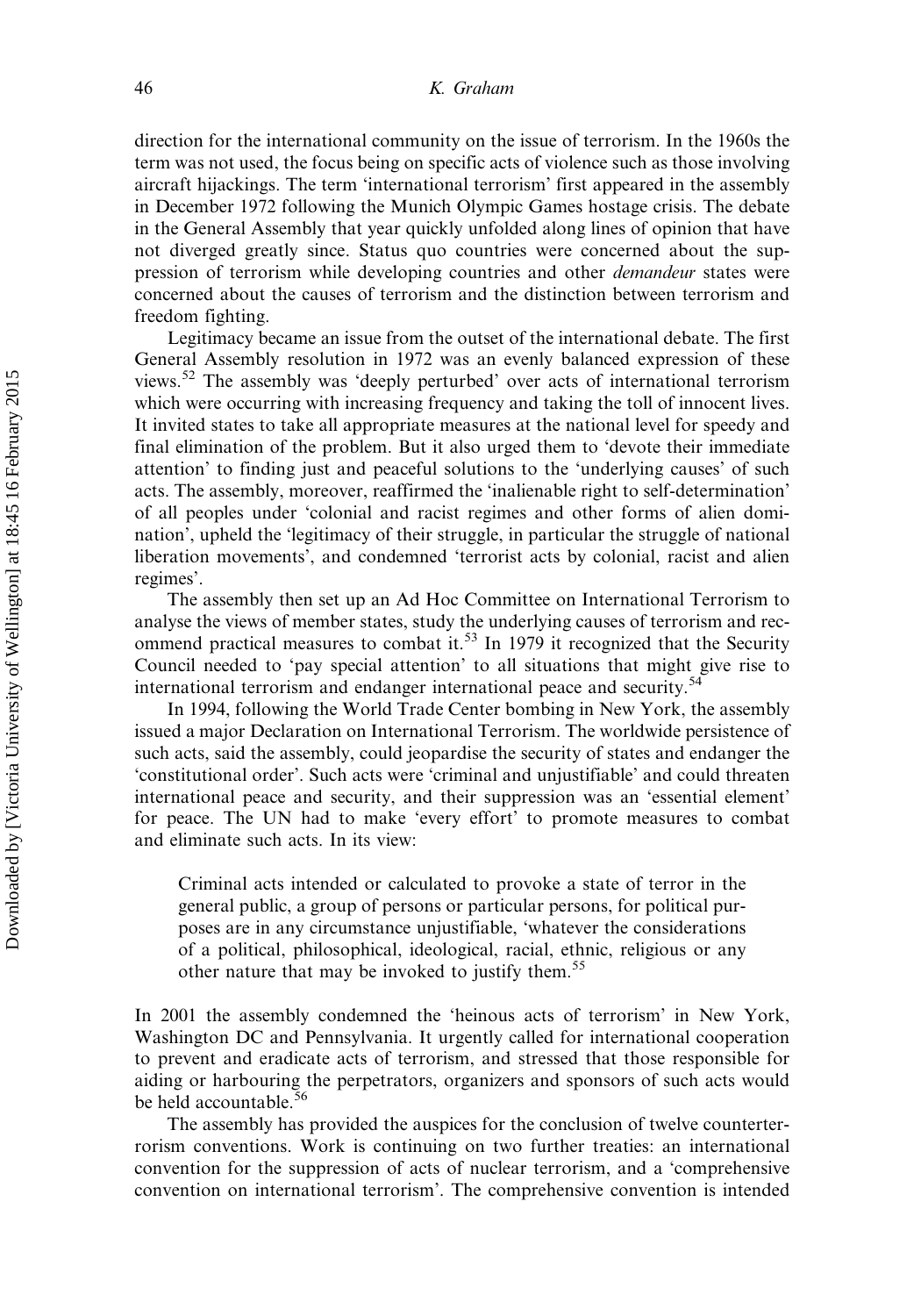to fill in gaps left by the sectoral treaties.<sup>57</sup> Agreement has been reached on a draft treaty on all issues except two: the definition of 'terrorism' and its relation to liberation movements (Article 2); and possible exemptions to the treaty's scope, in particular the activities of the armed forces (Article 18). In April 2003 a working group was established to settle these issues. Rival texts by the group coordinator and the OIC remain on the table and progress, rapid in late 2001, has since slowed.<sup>58</sup> It is, in fact, increasingly being questioned now whether a comprehensive convention is possible, or even necessary.

In fact, an agreed definition was included in one of its multilateral legal instruments in April 2002. In the Financing of Terrorism Convention the UN defined terrorism as:

Any... act intended to cause death or serious bodily injury to a civilian, or to any other person not taking an active part in the hostilities in a situation of armed conflict, when the purpose of such act, by its nature or context, is to intimidate a population, or to compel a government or an international organization to do or to abstain from doing any act.<sup>59</sup>

Protection: Enforcement Action by the Security Council. Acting within its primary responsibility for international peace and security, the Security Council has become the principal vehicle for enforcement of the global counterterrorism strategy. The UN does not yet maintain a 'global list' of 'terrorist organizations'. To date it has confined itself to a list, standing in late 2003 at 372, of individuals and groups associated with the Taliban and Al-Qaeda. Tight restrictions, maintained by the council's '1267 Committee', were imposed on these groups since 1999, two years before the 11 September attacks in the United States. These oblige member states to freeze assets, prevent entry or transit through member state territories and impose arms sanctions.<sup>60</sup> The list has been compiled largely from intelligence supplied to the 1267 Committee by the United States.<sup>61</sup>

The UN has also not compiled a list of 'terrorist states' from among its members. It has dealt directly with only two member states over alleged terrorism.<sup>62</sup>

- . In the case of Libya, sanctions were applied (1992–2003) for its lack of cooperation in the criminal investigations over the Lockerbie/UTA bombings. They were lifted after Libya agreed to pay compensation to victims of both flights.
- . In the case of Sudan, following the 'terrorist assassination attempt' of Egyptian President Mubarak in Khartoum in 1996, the council called upon the Sudanese government to 'desist from engaging in activities of assisting, supporting and facilitating terrorist activities, and from giving shelter and sanctuaries to terrorist elements'.<sup>63</sup> After three months of Sudanese noncompliance, the council imposed diplomatic and travel sanctions<sup>64</sup> and subsequently aviation sanctions.<sup>65</sup> These were lifted in September 2001, following an accord brokered by the Non-Aligned Arab League and OAU.<sup>66</sup>

Shortly after the September 2001 attacks, the Security Council adopted the seminal counterterrorism resolution (1373) which, inter alia, established the CounterTerrorism Committee (CTC). The CTC has become the mainstay of the UN's counterterrorism strategy, with a monitoring group to follow the implementation of the resolution by all states and a mandate to 'increase the capability of states to fight terrorism'.<sup>67</sup>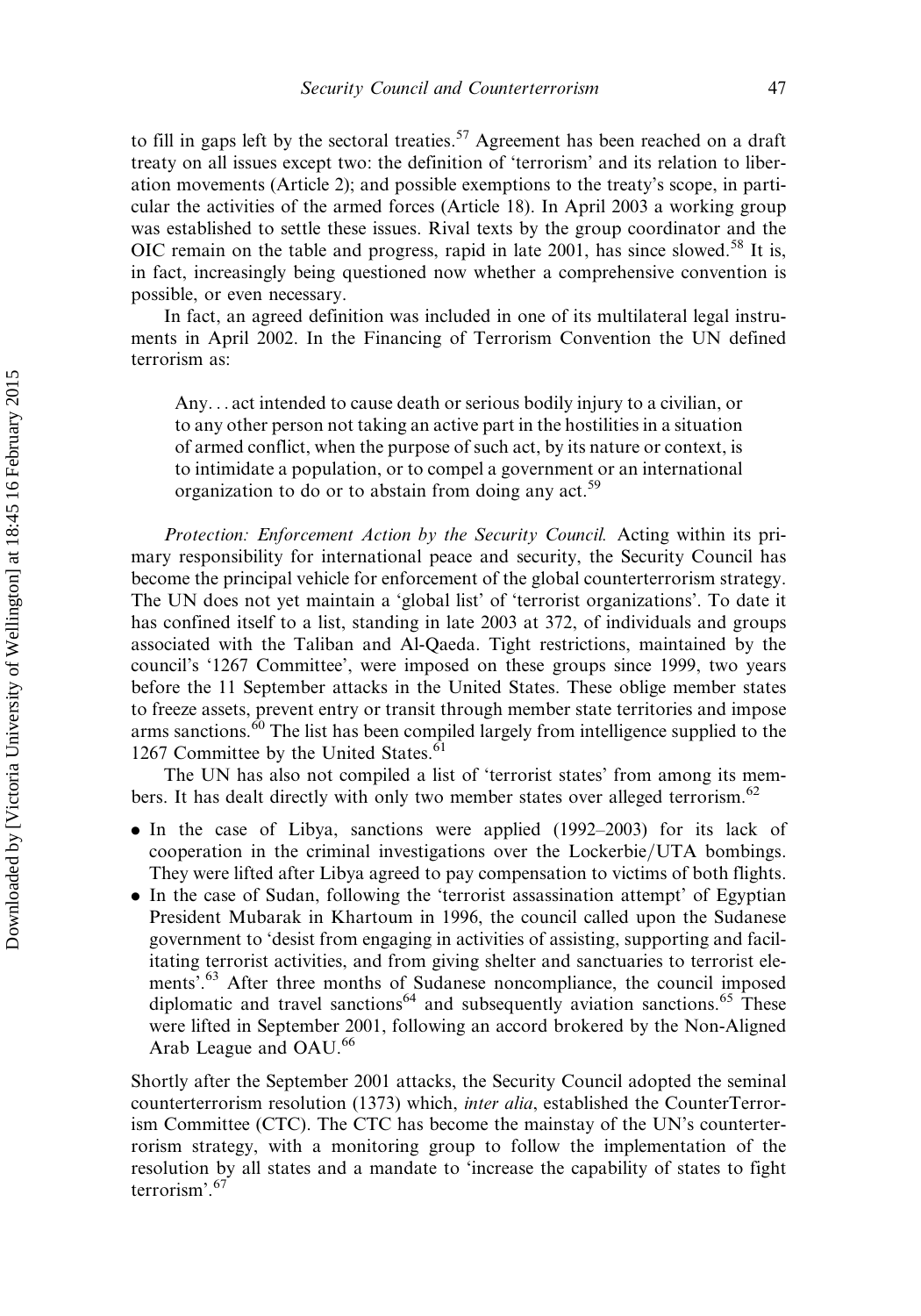Resolution 1373 imposes binding obligations on all states, with the aim of combating terrorism 'in all its forms and manifestations'. The resolution requires member states to deny terrorists financial support; deny them safe haven, sustenance or support; share information on planned attacks; cooperate in investigation and prosecution; criminalize 'active and passive assistance' for terrorism in domestic law; and join all relevant international conventions.<sup>68</sup>

Thus this omnibus resolution imposes wide-ranging responsibilities on all member states to combat 'terrorism' and prosecute or extradite 'terrorists'. But so long as there is no 'global UN list' of terrorist organizations it remains quite opaque as to whom such activities are to be applied against beyond the 372 Taliban/Al-Qaeda elements. In practice, most countries are 'advised' by the United States on this, but such advice is not universally accepted, even by its allies, as was witnessed in their reluctance to accept US demands to extradite individual Iraqi civilians and close Iraqi embassies during the 2003 coalition invasion.

Prosecution: The Jurisdictional Competence of the International Criminal Court (ICC). The 1949 Geneva Convention on the Protection of Civilians applies legal constraints on inter-state combatants, and its two protocols in the 1970s feature similar laws for internal conflicts. The Fourth Geneva Convention requires noncombatants to be treated humanely and thus not be targeted.<sup>69</sup> These provisions comprise the mainstay of civilised behaviour towards civilians in situations of armed conflict. The problem that arises, however, is when such laws apply in situations in which formal 'war' is not declared – such as the current 'war on terror'.

Sanctions against countries, organizations or individuals go only a certain way in 'combating terrorism'. The judicial process (for arrest, prosecution and conviction) is also necessary. In this respect the main difficulty, both doctrinally and operationally, concerns the competing, and rival, powers of the Security Council as the 'executive branch' of global governance and the new ICC as the 'judicial branch'.

In the early 1990s, the Security Council, for the first and only time, judged it to be appropriate and feasible to issue arrest warrants for individuals for attacks on humanitarian and UN personnel. In June 1993, alarmed at the 'premeditated armed attacks' against UNUSOM II forces by forces 'apparently belonging to the United Somali Congress', it authorised the secretary-general to take 'all necessary measures' against them including their investigation, arrest and detention for prosecution, trial and punishment.<sup>70</sup> It was on the basis of this decision that the US sent in its 'elite troops' (Delta Force and Task Force Rangers) to effect the arrests on the secretary-general's behalf. Following the downing of the US helicopter gunships in October in which eighteen US troops were killed, the council did a volte face in its policy, stressing Somali responsibility for its own 'self-determination', and asking the secretary-general to suspend the arrest actions against 'those individuals who might be implicated but are not currently detained', and to 'make appropriate provision to deal with the situation of those already detained'.<sup>71</sup>

The resolution did not name individuals but the US had aimed to capture, arrest and prosecute United Small Congress leader Farah Aidid. The US Task Force Rangers never succeeded, capturing instead some fifty-five Somalis including two of his lieutenants. Detained for a month or so on an island off the Somali coast, they were subsequently released on the orders of the US president, in what was one of the more bizarre operations ever under Security Council authority.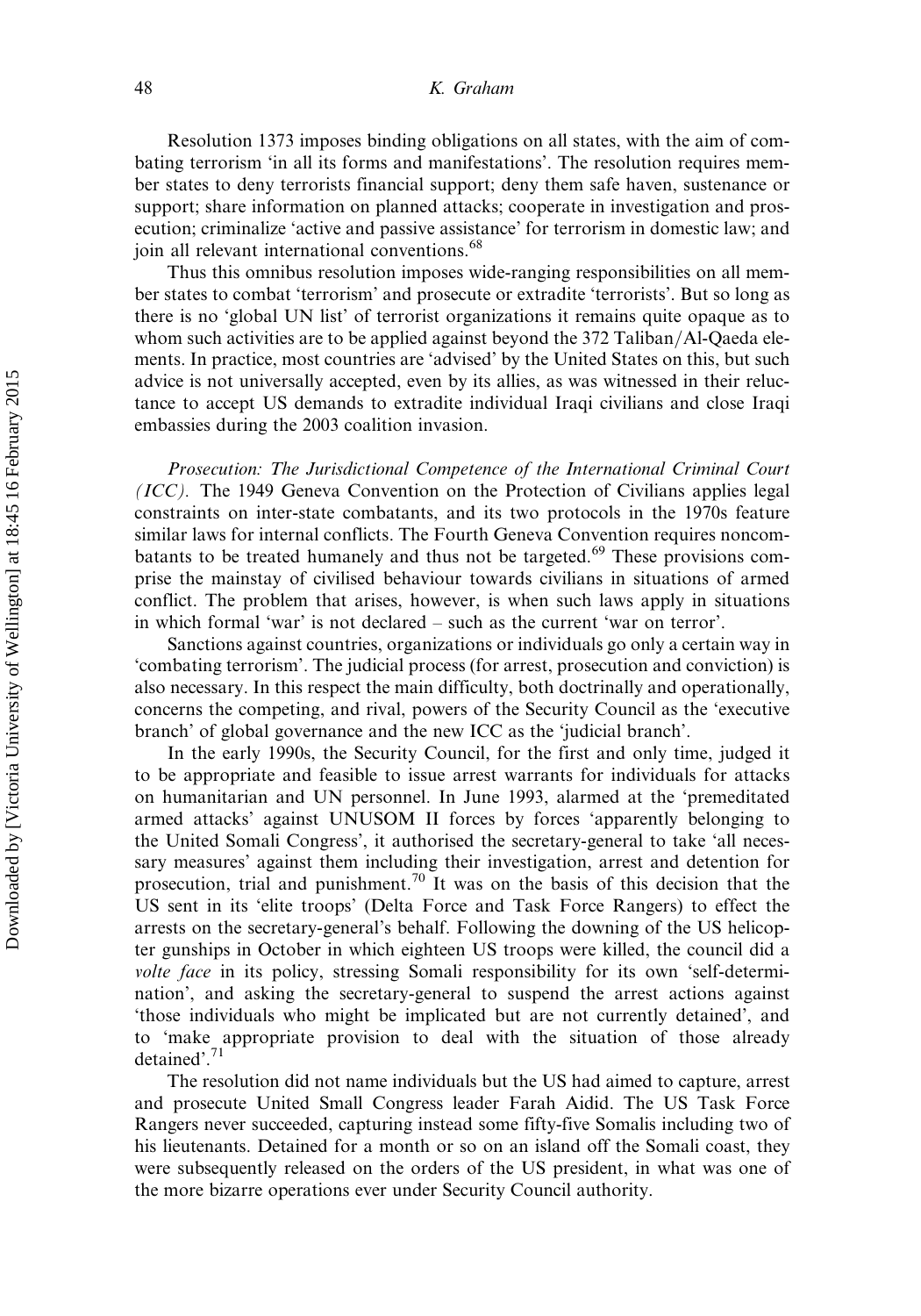The Security Council has established ad hoc international criminal tribunals to prosecute individuals for crimes committed in the former Yugoslavia and Rwanda. Defendants are prosecuted for war crimes and crimes against humanity. Former Yugoslav president Milosevic is currently on trial for individual criminal responsibility and superior criminal responsibility (under Article 7 of the tribunal's statute), one count of violations of the laws or customs of war (Article 3 [murder]), and four counts of crimes against humanity (Article 5 [deportation; murder, and persecutions on political, racial or religious grounds]).<sup>72</sup> Separately, an independent Special Court for Sierra Leone was established in August 2000 by agreement between the UN and that country. The court, described as a 'hybrid' involving both international and national lawyers, has jurisdiction granted by the council for war crimes, crimes against humanity and 'other serious violations of international humanitarian law'.<sup>73</sup> The chief prosecutor indicted seven people in 2001 including the rebel leader Foday Sankoh who died in custody. In June 2003 the prosecutor then indicted Liberian President Taylor in June 2003 while he was still in office.

In the past five years the international community has made great headway in the development of international criminal jurisdiction, most notably through the establishment of the ICC, in force since July 2002. Unlike the International Court of Justice (ICJ), which adjudicates disputes only between states, the ICC has jurisdiction to prosecute individuals for certain stipulated crimes.

The ICC has jurisdiction to prosecute individuals for genocide, crimes against humanity and war crimes. The crime of 'terrorism' is not included in the court's jurisdiction. The court may thus be able to prosecute terrorist acts only when they amount to any of the three stipulated crimes. All countries, however, have a duty to take all necessary steps to prevent the commission of terrorist acts and bring alleged terrorists to justice through the application of their national jurisdictional laws.

The ICC currently has ninety-two member states; of the Security Council's P5, only Britain and France are members. Russia voted for the adoption of the statute in 1998, signed the statute in September 2000, and is considering ratification. China voted against the statute but retains an 'open mind' about future membership of the court.<sup>74</sup> The US opposed the establishment of the ICC and has refused to join it, principally because it fears the ICC will 'undermine' the Security Council and 'threaten' US national sovereignty.<sup>75</sup> It has negotiated bilateral agreements with some states in which the latter undertake not to prosecute US armed forces personnel. When the ICC came into force, the UN Security Council adopted a resolution under binding authority, upon US urging, that if a case arises involving personnel in a UN peacekeeping operation, the ICC will not commence proceedings unless the Security Council decides otherwise.<sup>76</sup> This accords the council authority over the court in UN peacekeeping matters.

#### Regional Counterterrorism Strategies

Are there any differences between the global counterterrorism strategy and regional strategies? The 1999 UNDP study referred to the regional dimension of global public goods. The latter, it said, 'form part of the broader group of international public goods which include as another sub-group, regional public goods'.<sup>77</sup>

Regional peace, in turn, is a global public good in that it is 'an element – a buildingblock – of world order'.<sup>78</sup> There is, today, a growing recognition that multilateral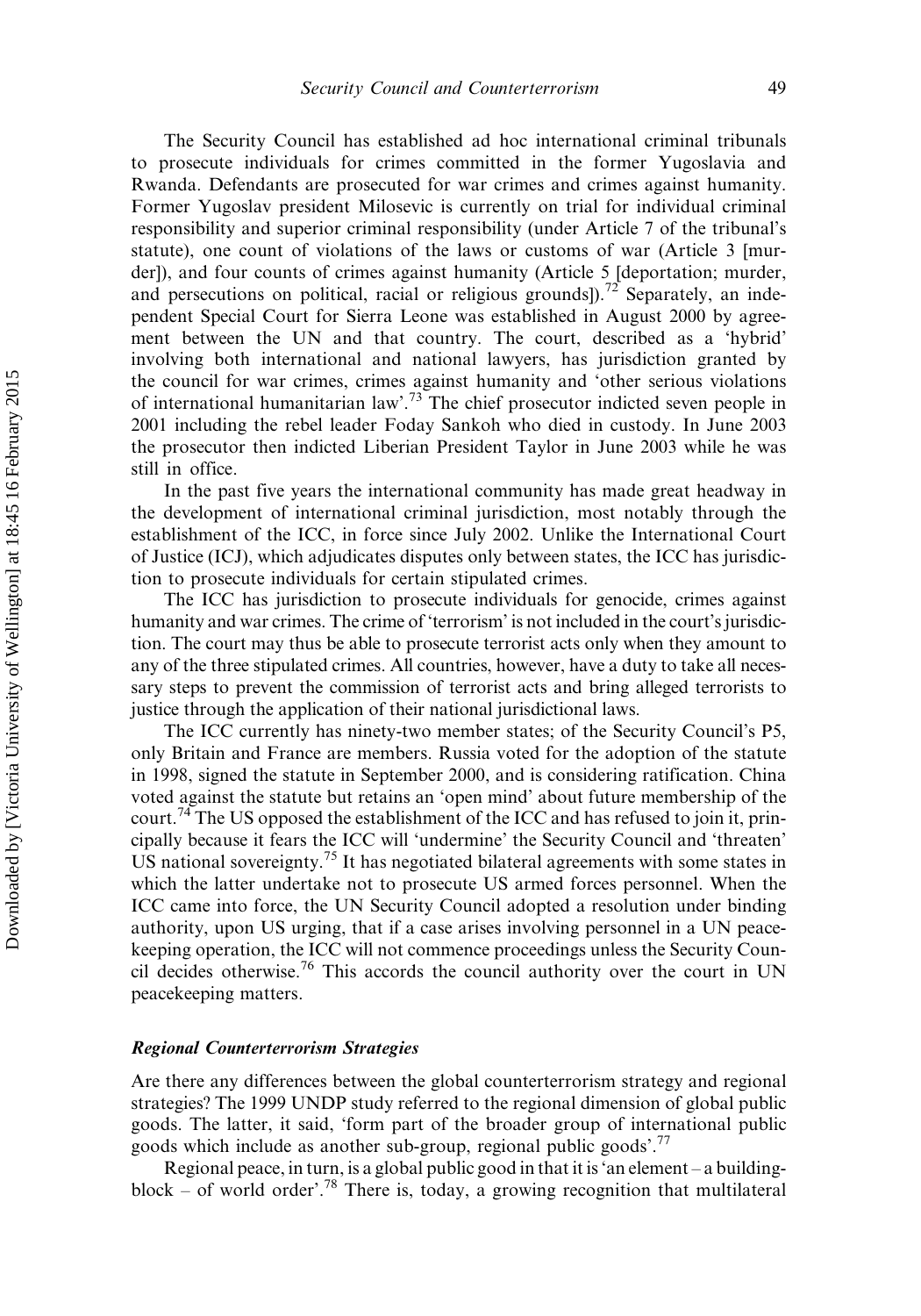action to that end can be carried out by regional as well as global multilateral institutions.

Until the 1980s 'terrorism' had been largely confined to areas of regional tension, mainly the Middle East, the most notable attack being the October 1983 attack against US barracks in Lebanon (which killed 262 personnel) and the French military base (which killed 58), occasioning a US/French withdrawal.<sup>79</sup> In 1993, however, following the Gulf War, the ensuing sanctions against Iraq and the US military presence in Saudi Arabia and Kuwait, terrorism became 'global', striking at the United States through the bombing of the World Trade Centre which killed 6 civilians, and again in 2001 which killed some 2,900.

The regional approach to terrorism can be seen as two-fold: reflecting a 'global consensus' over the network of facilitating instruments for strengthening prevention, protection and prosecution of terrorism, and a 'global dispute' over which groups those instruments are to be applied against.

Thus, in developing the facilitating instruments, all major regions have committed themselves to opposing and suppressing terrorism through regional binding conventions – the Americas in 1971, Europe in 1977, South Asia in 1987, the 'Arab Nation' in 1998, and Africa and the former Soviet CIS in 1999.

The 'global dispute' reflects disagreement between an American-European policy and an Arab-African-Asian policy. The division turns on the two issues disputed in the UN negotiations over the Comprehensive Convention identified earlier: the definition of terrorism and the inclusion or exclusion of armed forces from liability. The former group perceives terrorism in broadly similar manner (largely agreeing on which groups are 'terrorist') although the European counterterrorism strategy has discernible differences from the American. The latter group disputes the two issues with the American-European group.

#### The Arab World

The Arab world reflects the region carrying the greatest sensitivity on issues of 'terrorism'. In 1998 the Arab League adopted its regional convention. The league desired to promote mutual cooperation in the suppression of terrorist offences, since they posed a 'threat to the security and stability of the Arab Nation' and endangered its vital interests. Arab states were committed to the 'highest moral and religious principles' and, in particular, to the tenets of the Islamic sharia, as well as to the humanitarian heritage of an Arab Nation that rejects all forms of violence and terrorism and advocates the protection of human rights. Such Islamic precepts, it said, conformed with the principles of international law.

At the same time, the league affirmed the right of peoples 'to combat foreign occupation and aggression by whatever means, including armed struggle, in order to liberate their territories and secure their right to self-determination, and independence'. They could do this in such a manner as to preserve the territorial integrity of each Arab country. This, too, was in accordance with the purposes and principles of the charter and all UN resolutions.

The league was not afraid to offer a definition of terrorism:

Any act or threat of violence, whatever its motives or purposes, that occurs in the advancement of an individual or collective criminal agenda and seeking to sow panic among people, causing fear by harming them, or placing their lives, liberty or security in danger, or seeking to cause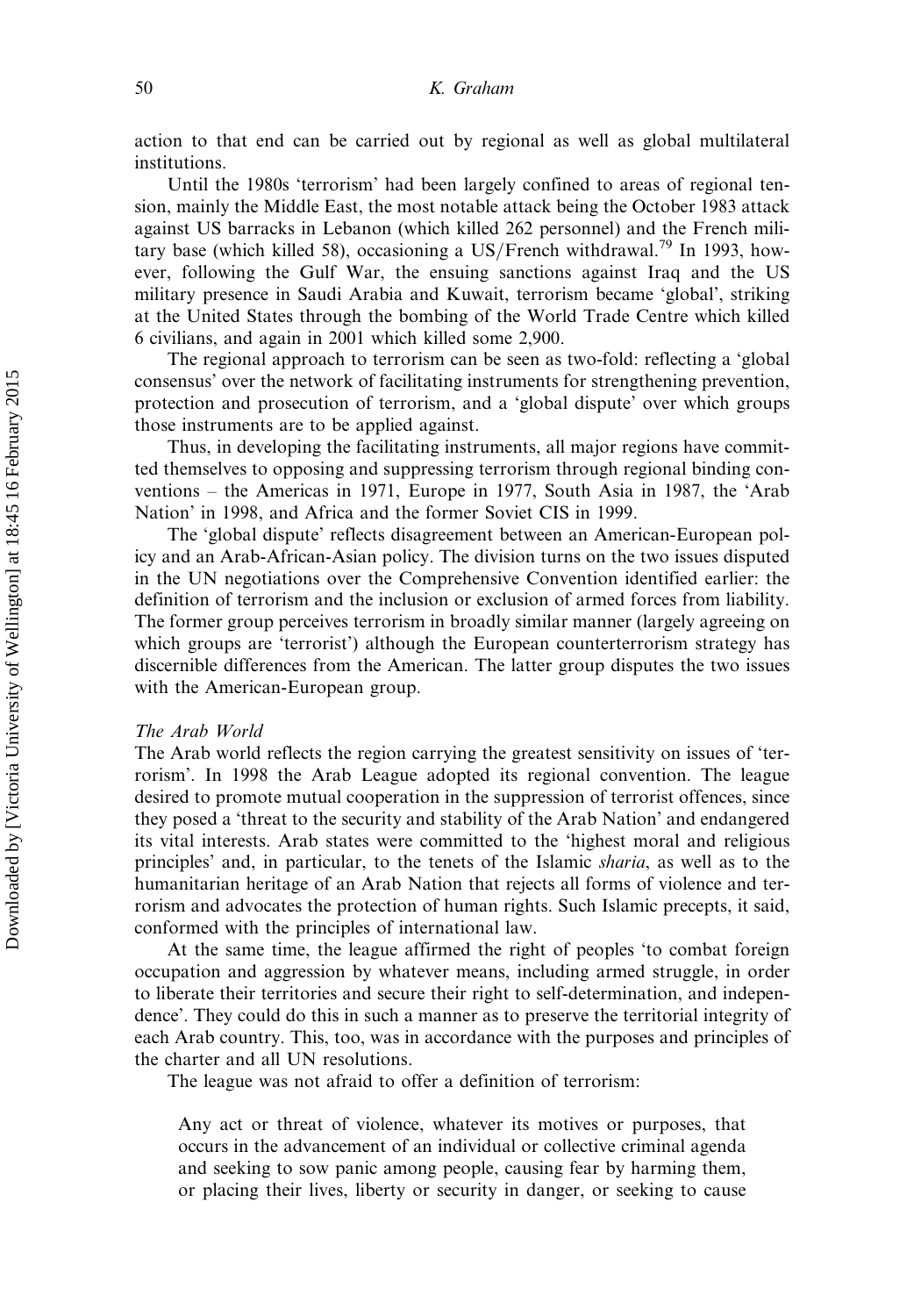damage to the environment or to public or private installations or property or to occupying or seizing them, or seeking to jeopardize national resources.<sup>80</sup>

#### Asia

The South Asian countries completed a convention in 1987 that focused principally on extradition. It offered a rather quixotic definition of terrorism, viz.:

... conduct shall be regarded as terroristic and for the purposes of extradition shall not be regarded as political offence, or as an offence connected with a political offence, or as an offence inspired by political motives

murder, manslaughter, assault causing bodily harm, kidnapping and hostage-taking;

offences relating to firearms, weapons, explosives and dangerous substances, when used as a means to perpetrate indiscriminate violence involving death or serious bodily injury to persons or serious damage to property;

offences covered under the treaties on aircraft hijacking, aviation safety and internationally-protected persons;

an offence under any South Asian regional treaty that obliges member states to extradite.

This extraordinarily broad definition of terrorist offences has done little to mitigate mutual Indo-Pakistani recrimination over alleged terrorism by Muslim Kashmiri separatists operating against Indian sovereignty in its part of Kashmir.

#### Africa

The OAU defined terrorism in its 1999 convention clearly:

'Terrorist act' means any act which is a violation of the criminal laws of a State Party and which may endanger the life, physical integrity or freedom of, or cause serious injury or death to, any person, any number or group of persons or causes or may cause damage to public or private property, natural resources, environmental or cultural heritage and is calculated or intended to:

- (i) intimidate, put in fear, force, coerce or induce any government, body, institution, the general public or any segment thereof, to do or abstain from doing any act, or to adopt or abandon a particular standpoint, or to act according to certain principles; or
- (ii) disrupt any public service, the delivery of any essential service to the public or to create a public emergency; or
- (iii) create general insurrection in a State.

#### America

The OAS completed in 1971 a convention to prevent and punish acts of terrorism. It was, however, seen as allowing 'enormous gaps' and a new Inter-American Convention against Terrorism was floated in the mid-1990s, galvanised by the September 2001 attacks and completed in June 2002. This, however, speaks only of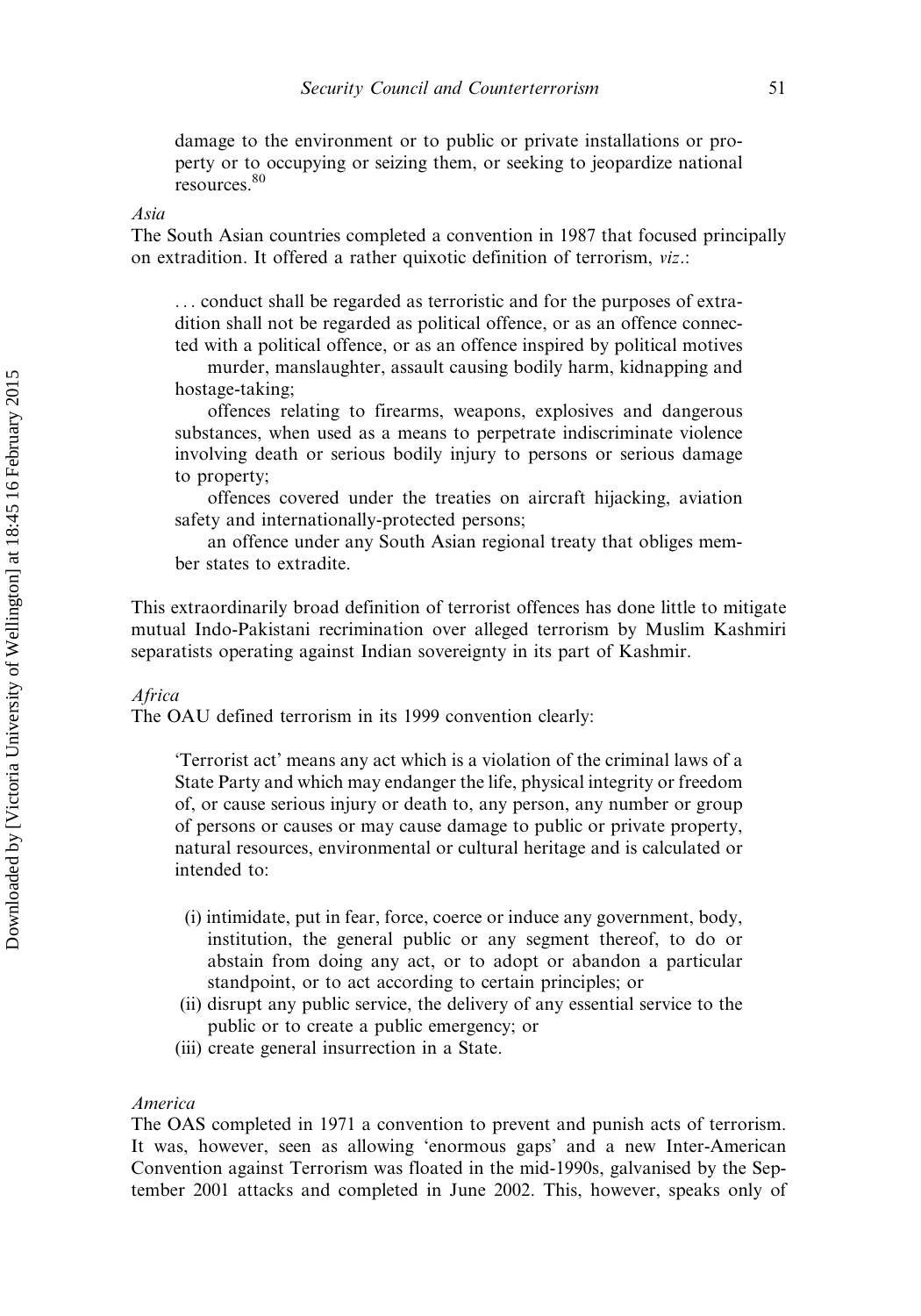cooperative measures to implement on a regional scale all international legislation on the subject. In effect, the US pursues its own national counterterrorist strategy, and expects the OAS to reflect its concerns. The OAS is the only regional body, of which the US is a member, in which a regional country (Cuba) is on the US list of 'state sponsors of terrorism'. The US is resisting calls from a number of other OAS countries for Cuba's readmission to the regional body.<sup>81</sup>

#### Europe

In 1977 the Council of Europe concluded a similar facilitating treaty. In December 2001 the EU adopted a 'Common Position', essentially transposing the Resolution 1373 requirements into its regional mechanism for counterterrorism. The EU maintains a list of eighteen 'terrorist organizations'. The list extends beyond the UN's Al-Qaeda/Taliban list, including Egypt's Al-Gama'a al-Islamiyya, Turkey's PKK and  $DHKP/C$ , and Peru's Shining Path. The EU and US are coordinating their group identification increasingly closely – the latter joined the EU in moving against the Basque group ETA.

#### A National Counterterrorism Strategy (The United States)

The US has developed a more far-reaching counterterroism strategy than the United Nations has been prepared to accept for itself. The US is driving the UN's counterterrorism strategy, conflating the UN's responsibility for determining 'threats to international peace' with its own national security concerns.

The US has its own national definitions of 'terrorism' and related concepts. Thus:

'Terrorism' is:

'premeditated, politically motivated violence perpetrated against non-combatant targets by sub-national groups or clandestine agents, usually intended to influence an audience'.

'International terrorism' is:

'terrorism involving citizens or the territory of more than one country'.

A 'terrorist group' is:

'any group practicing, or which has significant subgroups which practice, international terrorism'.<sup>82</sup>

Unlike the UN and regional organizations, the US maintains two lists: of 'state sponsors of terrorism' and 'foreign terrorist organizations' (FTOs). These were commenced in 1997 as a method of tracking and taking action against terrorist groups around the world. FTOs are

groups that either engage in or have the capacity or intent to carry out terrorist activity that threatens U.S. nationals or U.S. national security, including efforts to disrupt national defense, foreign relations, or U.S. economic interests.

The list provides the United States with the legal basis to prosecute people within its jurisdiction for aiding, through money or other resources, any designated FTO. The United States also has the authority to compel US financial institutions to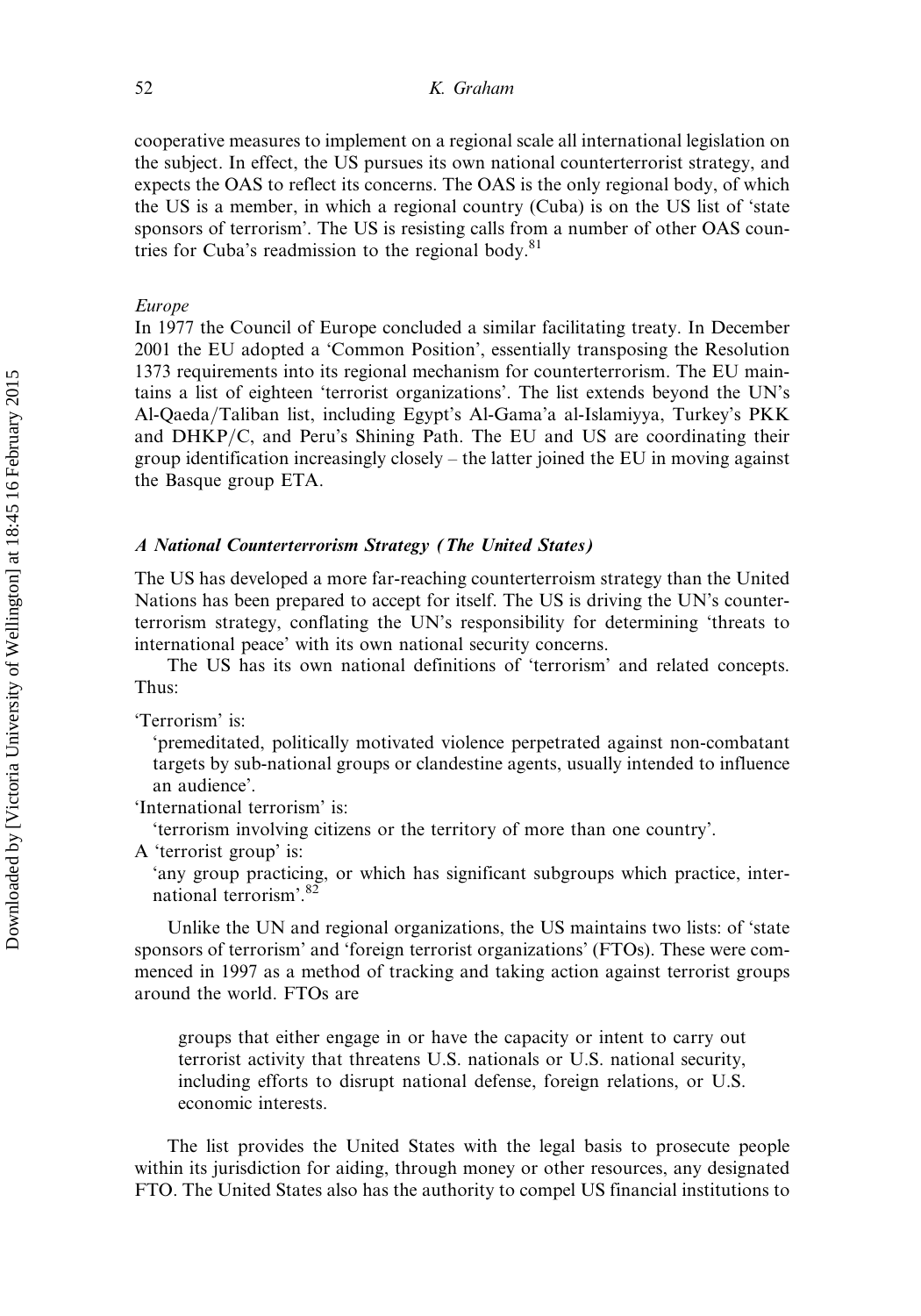freeze any assets linked to an FTO, and report them to the US Department of the Treasury.

The US currently identifies thirty-four organizations as 'foreign terrorist organizations', located in nineteen countries (see Appendix). They include:

- . eight secessionist groups (in Britain, Spain, France, Turkey, Pakistan (for Kashmir), Sri Lanka and the Philippines);
- . twelve groups working to overthrow their government and set up an alternative regime, either an Islamic state (in Algeria, Egypt, Lebanon and Uzbekistan), a Marxist state (in Colombia and the Philippines), a secular state (in Iran) or a biblical state (in Israel);
- . one anti-insurgency group (in Colombia) which fights the rebels and their supporters;
- . eight groups which seek the termination of the state of Israel and, usually, establish an Islamist state in its place;
- . four groups which seek the withdrawal of US forces (and in some cases NATO forces and the EU) from their national territory or region;
- . one millenarian cult (Japan).

These groups differ enormously in membership, wealth and destructive potential – ranging from Al-Qaeda, seen by the US as the major national security threat, to small or near-defunct cells without potent destructive capacity.

The US definition exempts governments from inclusion in the definition of any 'terrorist act'. It does, however, maintain an official list of 'state sponsors of terrorism' and in 2003 the list included seven countries: Cuba, Libya, Iran, Iraq, North Korea, Sudan and Syria. These countries face various US embargoes and have their assets frozen in the US.<sup>83</sup>

Within the US, 'domestic terrorism' is defined as 'the unlawful use, or threatened use, of force or violence by a group or individual based and operating entirely within the US or its territories, without foreign direction, committed against persons or property to intimidate or coerce a government, the civilian population, or any segment thereof, in furtherance of political or social objectives'.<sup>84</sup> The USA Patriot Act (PL 107–56, 26 October 2001) provides expanded US law enforcement powers to enhance the administration's efforts 'to detect and deter acts of terrorism in the US or against US interests abroad'. It is this act that has given rise to serious criticism of alleged curtailment of civil liberties of US nationals and violations of the human rights of foreign nationals under international law.

Since September 2001 the US has created a new category that remains unrecognised in international law – that of 'enemy combatant'. Individuals whom the US has captured in Afghanistan and indeed elsewhere are not perceived as 'prisoners of war', notwithstanding its declaration of a 'war on terror', and as a result the individuals are not accorded prisoner-of-war status. The 600 foreign nationals detained at Guantanamo Bay are thus accorded no legal rights under US law or under international law, but are simply detained indefinitely, without trial or legal representation. These include allied nationals such as Australians and Britons.

The US reaction to the September 2001 attacks has been a hybrid. The campaign against the Taliban and Al-Qaeda in Afghanistan had clear international support. The US campaign since then, including especially the invasion of Iraq, has not.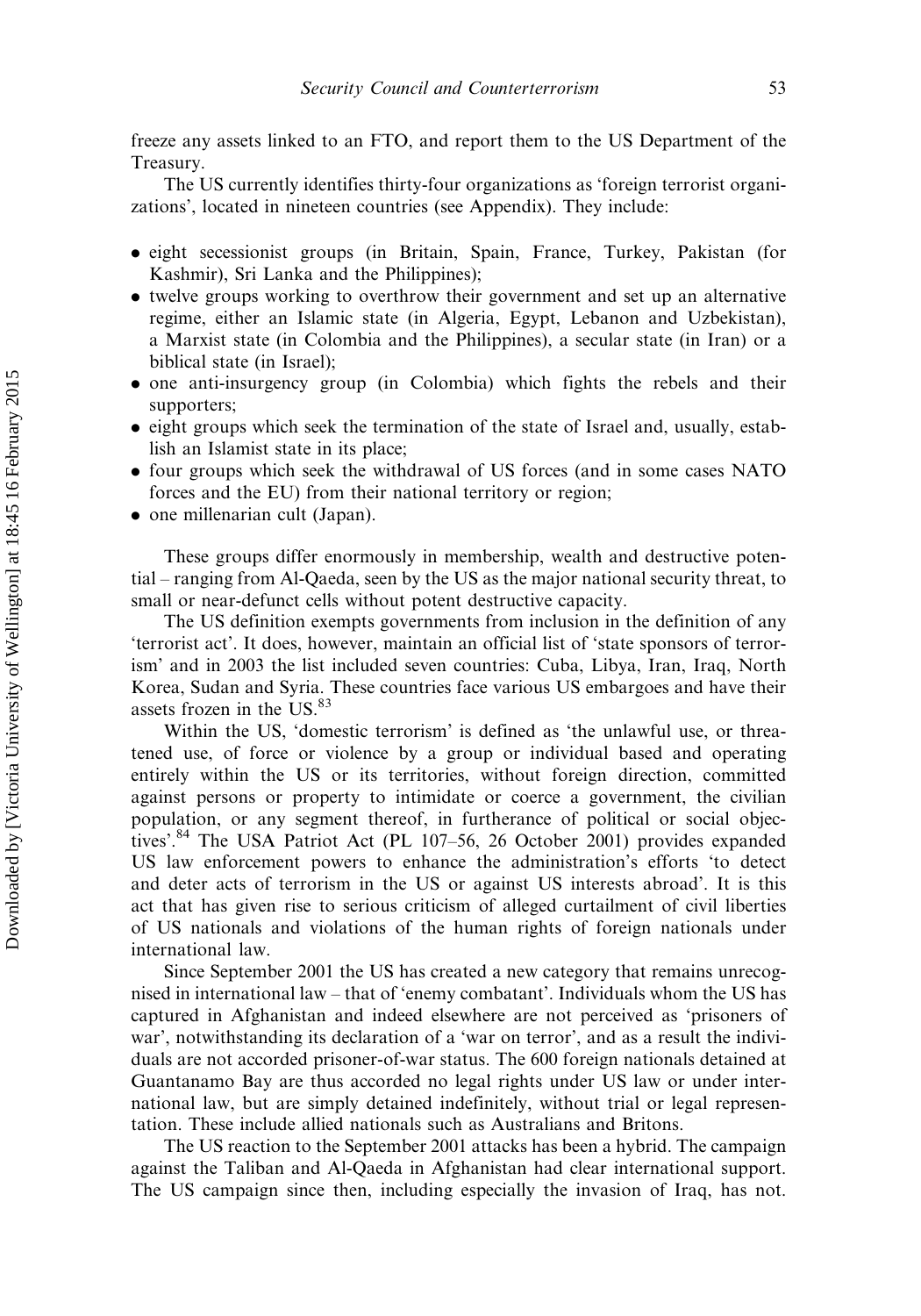Recent US policy developments have caused concern, both internationally and domestically, as a recent critique by former presidential adviser, Zbigniew Brzezinski, makes clear.<sup>85</sup>

#### Measuring the Good

#### Conclusions and Recommendations

As this paper has shown, the issue of terrorism and counterterrorism is the most complex security dilemma that the international community faces. This is because it adds, to the traditional challenges of statecraft, the more emotive issues directly affecting humanity as a whole. The following conclusions and recommendations are advanced from the foregoing.

#### Conclusions

Defining the Good: Peace as a 'Public Good' and Counterterrorism as Its Instrument Conclusion 1. The reality of peace as a 'public good' is more complex than first appears. A city's traffic light can indeed be 'enjoyed by all', but only provided the community has an adequate supply of the nation's electricity which depends on the world's fuel resources. This in turn raises complex questions of global sustainability and distributive justice. Similarly, a communal enjoyment of a secure and peaceful environment depends ultimately on a near-identical set of national and global public goods – sustainability and distributive justice. Such a challenge is weakening the recognisable architecture of global security. As the secretary-general observed, 'we seem no longer to agree on what the main threats are, or on how to deal with them'.<sup>86</sup>

Above all, he warns, we must be 'intensely aware' of the changes in the security environment: It is 'vitally important' not to allow recent differences to persist and to find a unity of purpose based on a 'common security agenda' with a global consensus on, and response to, the major threats.  $87$  Such a common security agenda will need to reflect equally the security threats faced by the South (inter alia, poverty alleviation and epidemic disease) as much as those faced by the North (primarily terrorism and WMD proliferation – all under the emerging concept of 'human security'.

The true 'public good' is a 'positive peace' in which the international community develops a rational way of utilising the planet's resources on a sustainable basis, agrees on territorial rights among societies and evinces mutual respect for traditional belief patterns. Terrorism is the manifestation of global ill-health and should be seen as a disease of the global body politic. As long as it is seen in Manichean terms of global 'good' versus 'evil' and something whose symptoms must be 'suppressed' rather than causes removed the international community will invite, through undue retaliatory violence from the establishment, more of the same. As the UN secretarygeneral has put it, we must proceed with our minds rather than our hearts.<sup>88</sup>

Conclusion 2. As a corollary, a true counterterrorism strategy is not a 'war on terror' which can never be 'won' because it has no identifiable foe or value-based objective, but rather a focus on the 'dialogue among civilizations' proposed by the president of Iran in 1998, and the interfaith dialogue that is under way.<sup>89</sup>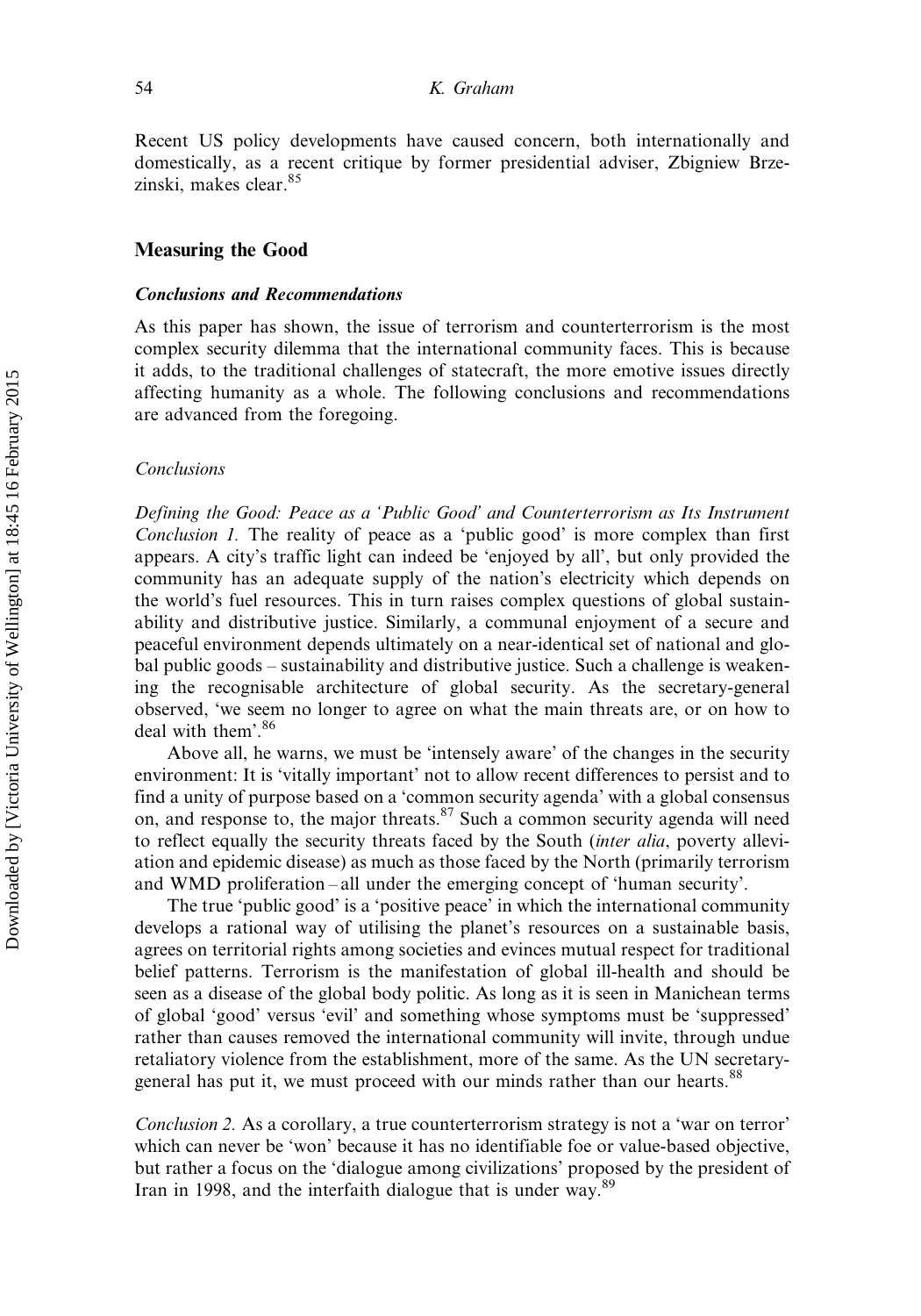#### Delivering the Good: Global and Regional Counterterrorism Strategies

Conclusion 3. The UN is the only 'legitimising instrument' in defining 'terrorism'. Any regional or national definition will reflect an undue bias in security perception. Progress in global counterterrorism will not be significant until and unless agreement is reached on a definition that can be applied objectively and dispassionately to all groups engaging in violent actions. Failing that, the major powers, and particularly the US, will continue to prosecute counterterrorism operations that reflect their own national security perceptions.

Conclusion 4. The involvement of the UN, however, does not *ipso facto* result in total policy consistency. Its unstinting support for African liberation movements resulted in its overlooking attacks that were perpetrated against civilians which would, today, encounter criticism and opposition as acts of 'terrorism'.

Conclusion 5. The biggest problem, partly because of the definitional shortcoming, is the lack of a comprehensive list of terrorist organizations maintained by the UN. The US list cannot suffice. As a result, all UN member states are expected to develop the comprehensive policies for counterterrorism without having clear guidance as to whom these are to be applied against (apart from the Taliban/Al-Qaeda groups).

Conclusion 6. The regional agencies have taken the lead from the UN Security Council in developing legal instruments for coordinated counterterrorism action. Yet it is one thing to agree on coordinated legal provisions for action against 'terrorism', and quite another to agree on which groups are 'terrorists'. Although there is little difference between the American and European regional approaches in identifying terrorists, significant political differences are currently discernible over the propensity to intervene (the US adopting a unilateralist approach and the EU opting for an 'effective multilateralism' and 'constructive engagement'). Greater differences of view are evident between Asian, African and Arab regional views of identification of terrorists, thwarting the global consensus that is necessary to effective long-term action.

#### Measuring the Good

Conclusion 7. Because of these shortcomings, an effective global counterterrorism strategy is proving elusive. Currently the international community is failing to speak with one voice on terrorism, the UN General Assembly's policy prescriptions and the Security Council's enforcement actions not being totally compatible. The council's policy reflects the undue influence of US national security perceptions and policies, and does not accurately reflect the overall views of the international community. A more effective counterterrorism strategy is therefore required that reflects a more balanced global view.

#### Recommendations

Recommendation 1. It may be a more promising route to relate the concept of 'terrorism' to that of crimes currently covered by the newlye stablished International Criminal Court which would then have jurisdictional competence. This would not be 'genocide' but could be either 'war crimes' or 'crimes against humanity'.<sup>90</sup> While this would incur the current opposition of the United States, it is within the competence of the state parties to the ICC to determine which crimes are to be covered by the court.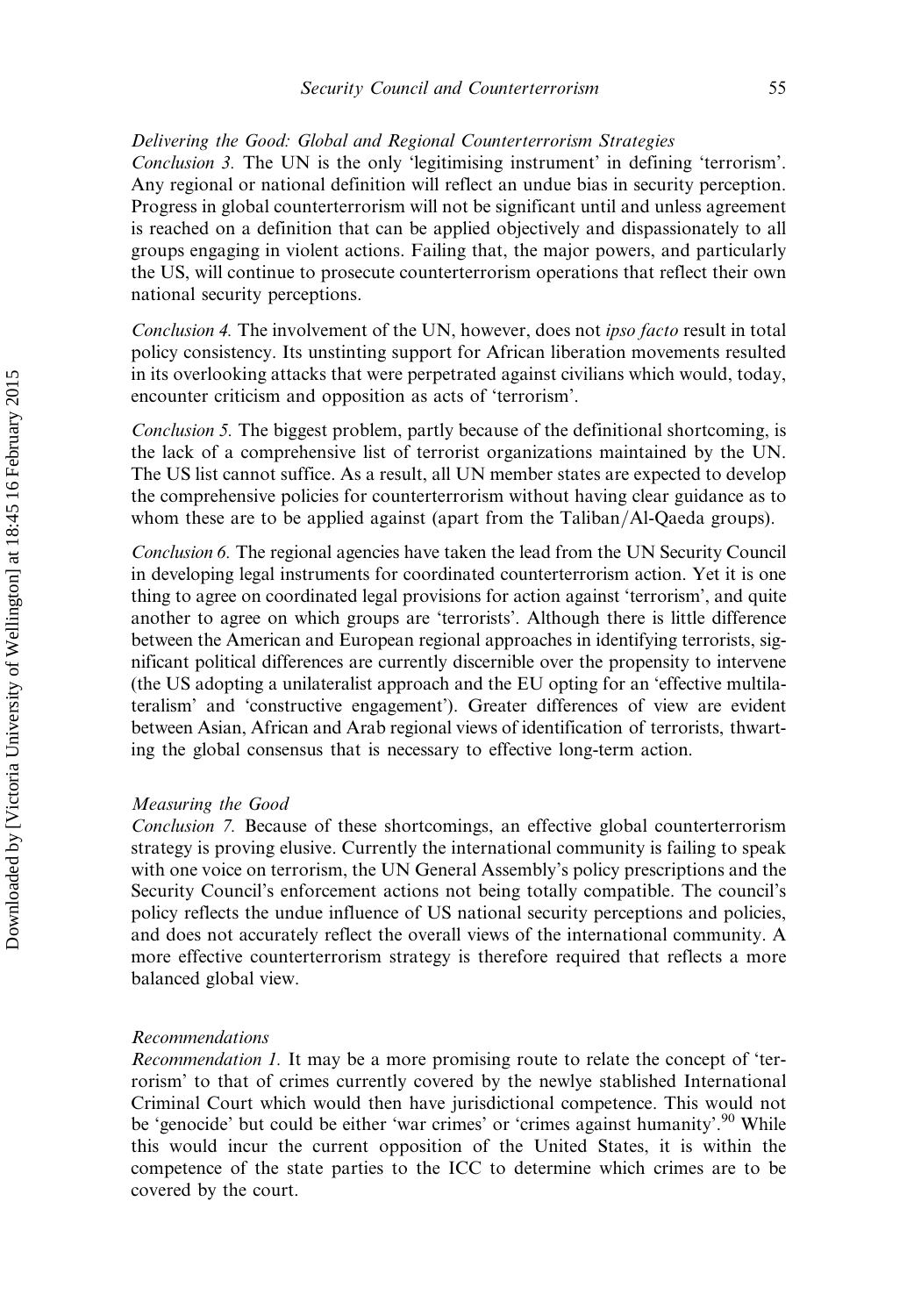Recommendation 2. The international community will only proceed properly against terrorism when a 'global list' of terrorist organizations is agreed upon by the United Nations. A mechanism for this needs to be established, beyond the present 1267 Committee (involving perhaps a revision of that committee). But this will depend upon agreement on a definition as a *sine qua non* of proceeding.

#### **Notes**

1. Paul A. Samuelson, 'The Pure Theory of Public Expenditure', Review of Economics and Statistics 36 (Nov. 1954) pp.387–9.

2. Inge Kaul, Le Monde Diplomatique (June 2000).

3. UN Chronicle  $30/1$ (March 1993) cover.

4. Inge Kaul, Isabelle Grunberb and Marc Stern (eds), Global Public Goods: International Co-operation in the 21stCentury (UP 1999).

5. Kaul (note 2).

6. 'The ''planetary interest'' is the kind of forward-looking concept we need, as the world goes through a period of profound transformation'. Kofi Annan, 'Foreword', in Kennedy Graham (ed), The Planetary Interest (Rutgers University, New Brunswick, New Jersey and UCL Press, Taylor and Francis, London, 1999).

7. Ibid, p.7.

8. Kaul (note 4) p.x. This is echoed in the 'planetary interest' study: 'The three vital planetary interests politically recognised by the international community in the 1990s are global strategic security, global environmental security, and global sustainability. Avoiding selfdestruction, protecting Earth and meeting humanity's basic human needs on an enduring, inter-generational basis rank as the three global priority issues of our age ... These three need to be treated separately from all others – *sui generis* – in terms of how nation-states determine their national policies and how humanity constructs global powers of policy-making and enforcement'. Also see Graham (note 6) p.10.

9. Kaul (note 4) p.4.

10. 'World history is largely a history of wars. All have been fought in a world without governance – where national 'defence', regional military alliances, balance of power and hegemonic imperialism have been the prevailing regimes. There is a manifest need for a system under universal auspices for maintaining global peace and security. The notion of a global public good is a logical starting point for considering how such a system would operate ... Defence has traditionally been held up as a pure public good in the domestic sphere ... In contrast, peace meets the substantive (that is, welfare) as well as formal criteria of a public good ... It is the best state of society for human survival ... At the international level, global peace benefits all, much like the pubic good of law and order at the domestic level'. Kaul (note 4) pp.382, 388.

11. Kaul (note 4) p.404.

12. Mark Malloch Brown, 'Foreword', in Providing Global Pubic Goods: Managing Globalization, (Oxford: OUP 2003) p.xvi.

13. Shorter Oxford English Dictionary, 3rd edn. (Oxford: OUP 1965) p.2155.

14. Will Durant, The Story of Civilization, vol. 4 (New York: Simon & Schuster 1950) p.36.

15. Ibid, p.592.

16. Durant (note 1.1), vol. 1 p.463.

17. Encyclopaedia Britannica, vol. 11 p.784.

18. China's great famine that killed 30m civilians (1959–61) is not included, being the product of incompetence deriving from ideological delusion rather than the use of terror for political repression.

19. 'It seems to me that the moment has come when the question of bombing of German cities simply for the sake of increasing the terror should be reviewed. Otherwise we shall come into control of an utterly ruined land ... I feel the need for more precise concentrations upon military objectives ... rather than on mere acts of terror and wanton destruction'. This sentiment was voiced by prime minister Winston Churchill in March 1945. see Murray Williamson, War in the Air, (London: Cassell 1999).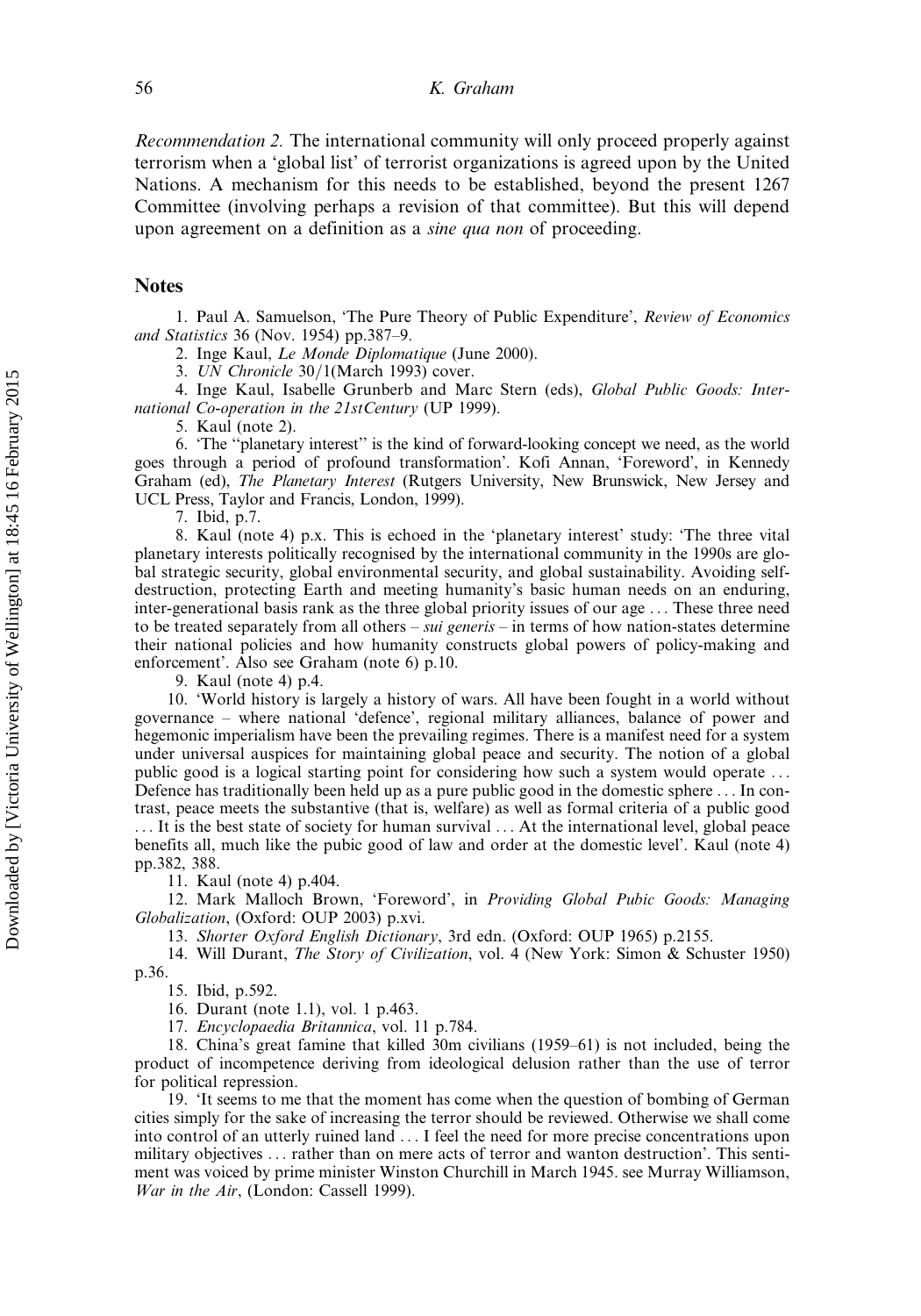20. 'Having found the bomb we have to use it. We have used it against those who attacked us at Pearl Harbour, against those who have starved and beaten and executed American prisoners of war, against those who have abandoned all pretence of obeying international laws of warfare. We have used it in order to shorten the agony of war, in order to save thousands and thousands of young Americans'. Harry Truman, Address to the Nation, 9 Aug. 1945.

21. 'Since before Sun Tzu and the earliest chroniclers of war recorded their observations, strategists and generals have been tantalized and confounded by the elusive goal of destroying the adversary's will to resist before, during, and after battle. Today, we believe that an unusual opportunity exists to determine whether or not this long-sought strategic goal of affecting the will, understanding, and perception of an adversary can be brought closer to fruition ... Perhaps for the first time in years, the confluence of strategy, technology, and the genuine quest for innovation has the potential for revolutionary change. We envisage Rapid Dominance as the possible military expression, vanguard, and extension of this potential for revolutionary change. The strategic centers of gravity on which Rapid Dominance concentrates, modified by the uniquely American ability to integrate all this, are these junctures of strategy, technology, and innovation which are focused on the goal of affecting and shaping the will of the adversary. The goal of Rapid Dominance will be to destroy or so confound the will to resist that an adversary will have no alternative except to accept our strategic aims and military objectives ... To affect the will of the adversary, Rapid Dominance will apply a variety of approaches and techniques to achieve the necessary level of Shock and Awe at the appropriate strategic and military leverage points. This means that psychological and intangible, as well as physical and concrete effects beyond the destruction of enemy forces and supporting military infrastructure, will have to be achieved. It is in this broader and deeper strategic application that Rapid Dominance perhaps most fundamentally differentiates itself from current doctrine and offers revolutionary application'. see Harlan K. Ullman and James P. Wade et al. (eds), Shock and Awe: Achieving Rapid Dominance', (National Defense University Press 1996).

22. The Al-Aqsa Martyrs Brigade, for example, initially vowed to target only Israeli soldiers and settlers in the West Bank and Gaza, but in early 2002 it launched attacks against civilians in Israeli cities, and in March after a suicide bombing in Jerusalem, the US added it to its FTO list.

23. In June 1974 the PLO called for the creation of a 'national authority' in the West Bank and Gaza, implying tacit recognition of Israel. It also 'condemned all outside operations and forms of terrorism'. In December 1976 it called for the establishment of an independent state of Palestine on the same two territories which was seen as confirmation of Israel's right to exist. In 1985 Arafat issued the Cairo Declaration stating that 'the PLO denounces and condemns all terrorist acts, whether those involving countries or by persons or groups, against unarmed innocent civilians in any place'. He undertook to take 'all punitive measures against violators'. In June 1988 the league endorsed the first intifada and reaffirmed the PLO's role as the 'sole legitimate representative of the Palestinian people'. On 14 Dec. 1988, speaking on behalf of the PLO Executive Committee, Arafat announced a change in PLO policy, accepting: '... the right of all parties concerned in the Middle East conflict to exist in peace and security, and as I have mentioned, including the state of Palestine, Israel and other neighbours, according to the resolution 242 and 338 ... We totally and absolutely renounce all forms of terrorism, including individual, group and state terrorism'. In September 1993 following the secret talks with Israeli prime minister Rabin, Arafat affirmed in writing that the PLO recognised Israel's right to exist, and renounced 'the use of terrorism and other acts of violence' in exchange for Israeli recognition. All PLO covenant statements to the contrary were 'inoperative and no longer valid'. In April 1996 the PNC voted (by 504–54) that all clauses in the covenant which contradicted recent PLO pledges were to be annulled. A new charter was to be drawn up to formalise this, but in February 1998 the PLO Executive Committee deferred this action. Political Handbook 1999 (CSA, Binghamton, NY, 1999) pp.1110–1.

24. S/RES/1483-22 May 2003.

25. S/RES/1500-14 August 2003.

26. S/RES/1511-16 October 2003.

27. 'It [the Moscow theatre siege] happens due to the war. The main reason is the war and the will of the Chechen nation to keep the resistance going. Now it cannot ever be broken ... I think it is principally impossible to condemn the people, who sacrificed their lives for the free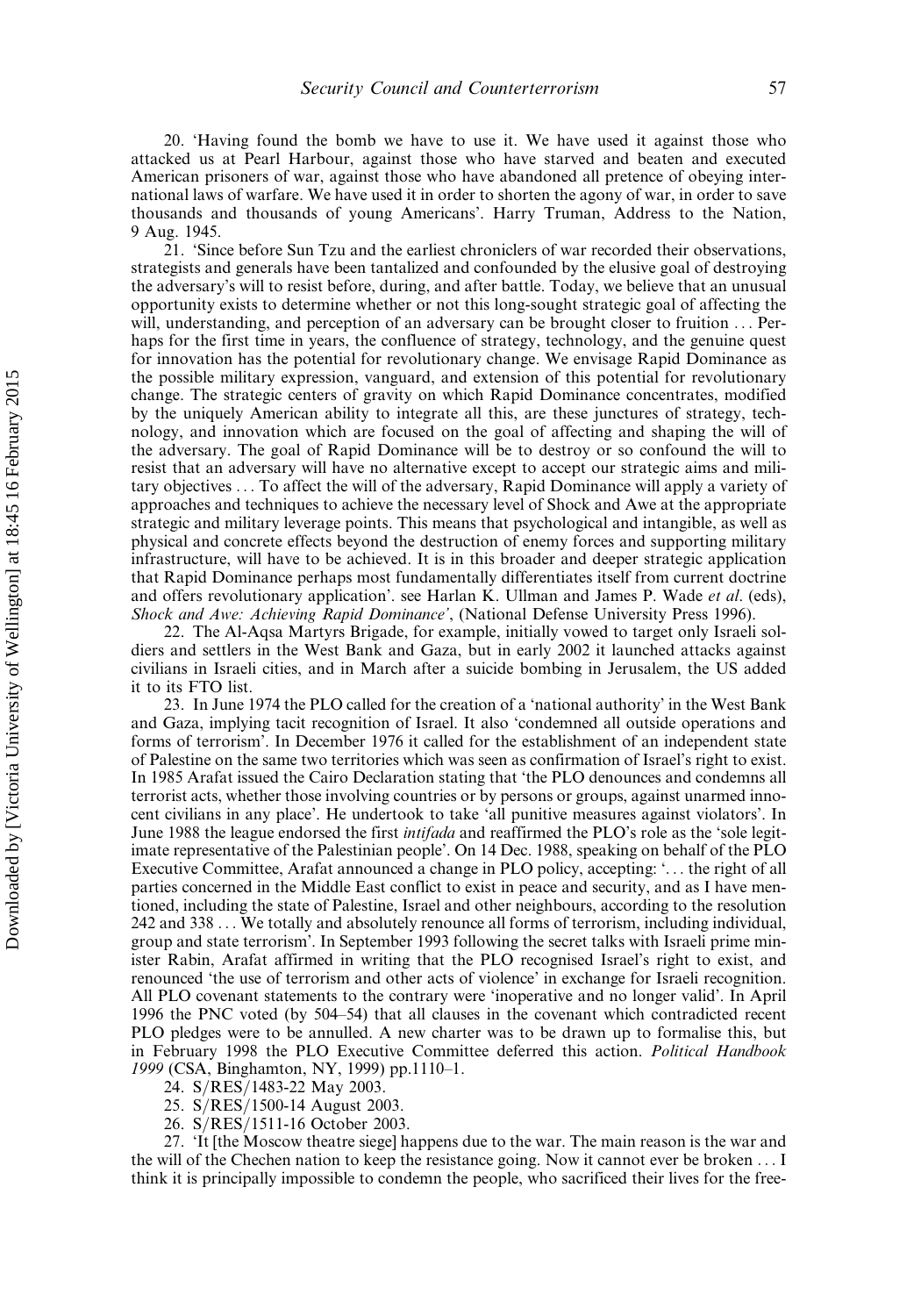dom and independence of their own nation. As for the statements made by the Western countries, where they call upon condemning and punishing the Chechen Mujaheddins, I think it is just a case of hypocrisy and crime against the Chechen nation. I completely agree with the opinion that none of the countries has a moral right to demand the Chechens to refrain from applying this or that method against the Russian aggression ... A bloody and terrible war is fought in Chechnya, and it got initiated by the Kremlin in order to eliminate the whole Chechens ethnos. The nation offers as hard a resistance as it can. No one has the right to forbid the nation, which fights to defend its own rights for existence, to choose the methods and means for defending their own lives'. Statement of Movladi Udugov, head of the Chechen Defence Committee Information Politics. Quoted in the Georgian Times. http://www.kafkas. org.tr/english/Ajans/2002/aralik/31.12.2002 Why Do Chechen Mujaheddins.htm

28. 'In 1961, when for the last time, the oppressed people, led by the ANC, made a call for a national convention in place of a whites-only Republic, the fascist regime replied with the most unprecedented mobilisation of the oppressor army in an attempt to crush the national stoppage of work which we called in reply to the enemy's refusal to summon a national convention. Our call was answered with the ruthless forms of legalised, police and military terrorism. Political organisations were banned; the leaders of the people were arrested, tortured and restricted. The white minority regime declared open war against an unarmed people. This marked the close of a chapter in the history of our struggle for freedom and justice. The peaceful avenues of struggle were closed, and severe penalties, up to the death sentence, were imposed. In these circumstances, the African National Congress was compelled to lead the oppressed people in a violent offensive against a violent repression. Armed repression could only be met by armed revolt'. Statement by the ANC, 4 Oct. 1971. Quoted in Aquino de Braganca and Immanuel Wallerstein, The African Reader, vol. 3 pp.108–9. Also see http://www.anc.org.za/ancdocs/pr/1970s/pr711004.html

29. As early as 1960 following the Sharpeville incident, the Security Council had deplored the *apartheid* government's policies  $(S/RES/134-1$  April 1960). They were 'abhorrent to the conscience of mankind' and a 'crime against humanity'  $(S/RES/182-4$  Dec. 1963,  $S/RES/392-19$  June 1976,  $S/RES/556-23$  Oct. 1984). In 1964 it appealed to Pretoria to renounce the execution of any persons for their opposition to *apartheid* ( $S/RES/191-18$  June 1964). In the 1970s it recognised the 'legitimate struggle' of the 'oppressed people of South Africa' (S/RES/282-23 July 1970, S/RES/311-4 Feb. 1972, S/RES/417-31 Oct. 1977). In 1980 it called upon the 'South African regime' to release Nelson Mandela and 'all other black leaders with whom it must deal in any meaningful discussion of the future of the country'  $(S/RES/473-13$  June 1980).

30. 'Terrorism' has been famously described by Nelson Mandela as a relative concept: 'Those people who [referred] to many of us as terrorists are now dealing with us as members of responsible governments, and therefore terrorism is a relative term. Those people who did not agree with your activities will label you a terrorist. But when you succeed, the same people are prepared to accept you and have dealings with you as a head of state'. Former president Nelson Mandela while visiting UN headquarters, One News, 16 Nov. 2001. Two leaders of liberation movements, formerly branded as 'terrorists' in some quarters, were subsequently awarded the Nobel Peace Prize (Mandela, 1993; Arafat, 1994). http://onenews.nzoom.com/ onenews\_detail/0,1227,67105-1-9,00.html

31. 'The ANC announces that it is suspending all armed action with immediate effect. As a result of this, no further armed action or related activities by the ANC or its military wing, Umkhonto we Sizswe, will take place'. Pretoria minutes between South African Government and ANC, 6 June 1990.

32. International Herald Tribune, 13 Nov. 2003. Terre Blanche, already serving a sentence for assault in 1996, was given a suspended six-year sentence under a plea bargain.

33. International Herald Tribune, 27 Nov. 2003.

34. 'The Arabian Peninsula has never ... been stormed by any forces like the crusader armies spreading in it like locusts, eating its riches and wiping out its plantations ... In the light of the grave situation and the lack of support, we and you are obliged to discuss current events, and we should all agree on how to settle the matter. First, for over seven years the United States has been occupying the lands of Islam in the holiest of places, the Arabian Peninsula, plundering its riches, dictating to its rulers, humiliating its people, terrorising its neighbours, and turning its bases into a spearhead through which to fight the neighbouring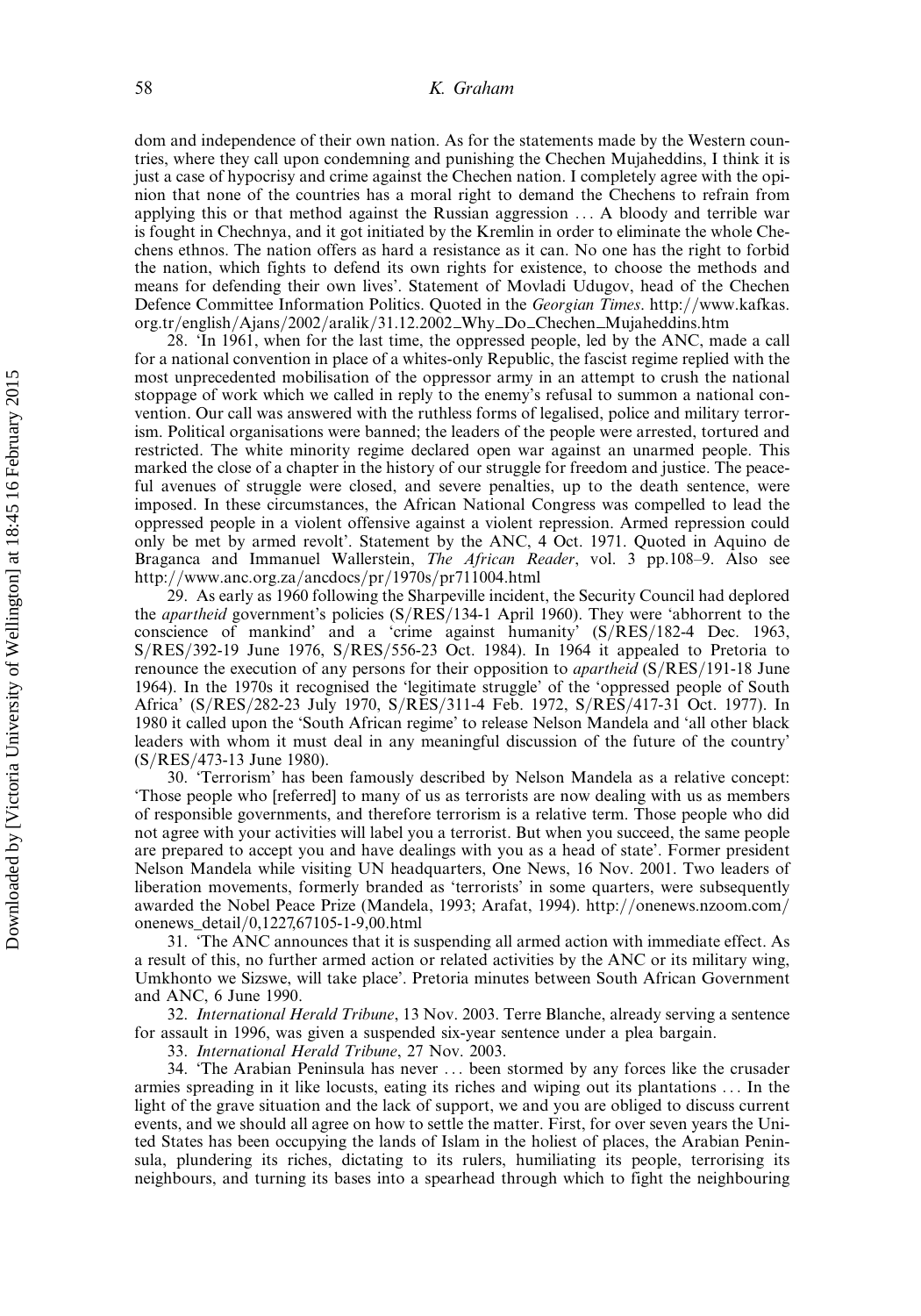Muslim peoples ... Second, despite the great devastation inflicted on the Iraqi people by the crusader-Zionist alliance ... the Americans are once again trying to repeat these horrible massacres ... Third, if the Americans' aims behind these wars are religious and economic, the aim is also to serve the Jew's petty state and divert attention from its occupation of Jerusalem and murder of Muslims there ... All these crimes and sins committed by the Americans are a clear declaration of war on Allah ... The ruling to kill all Americans and their allies – civilians and military – is an individual duty for every Muslim who can do it in any country in which it is possible to do it, in order to liberate the al-Aqsa Mosque and the holy mosque [Mecca] from their grip, and in order for their armies to move out of all the lands of Islam, defeated and unable to threaten any Muslim'. World Islamic Front Statement signed by Shaykh Usama bin-Muhammad Bib-Laden, 23 Feb. 1998. http://www.fas.org/irp/world/para/docs/ 980223-fatwa.htm

35. 'Why are we fighting and opposing you? The answer is very simple: because you attacked us and continue to attack us. You attacked us in Palestine ... You attacked us in Somalia. You supported the Russian atrocities against us in Chechnya, the Indian oppression against us in Kashmir, and the Jewish aggression against us in Lebanon. Under your supervision, consent and orders, the governments of our countries which act as your agents, attack us on a daily basis ... Your forces occupy our countries; you spread your military bases throughout them; you corrupt our lands, and you besiege our sanctuaries, to protect the security of the Jews and to ensure the continuity of your pillage of our treasures. You have starved the Muslims of Iraq ... You may dispute that all the above does not justify aggression against civilians, for crimes they did not commit and offences in which they did not partake. This argument contradicts your continuous repetition that America is the land of freedom and its leaders in this world. Therefore, the American people are the ones who choose their government by way of their own free will; a choice which stems from their agreement to its policies ... The American people are the ones who employ both their men and their women in the American forces which attack us ... America does not understand the language of manners and principles, so we are addressing it using the language it understands'. Osama bin Laden, 'Letter to America', Observer Worldwide 24 Nov. 2002. http://www.observer.co.uk/worldview/ story=0,11581,845725,00.html

36. 'Among the disclosures provided in the internal briefing and in a later interview [with Lt. Gen. Michael Mosely, chief allied war commander]: ... Air war commanders were required to obtain the approval of Defense secretary Donald Rumsfeld if any planned airstrike was thought likely to result in deaths of more than 30 civilians. More than 50 such strikes were proposed and all of them were approved''. Michael Gordon, International Herald Tribune 21 July 2003.

37. 'We, veteran and active pilots ... are opposed to carrying out the illegal and immoral attack orders of the sort that Israel carries out in the territories ... We are refusing to continue to attack innocent civilians'. The Israeli prime minister said the protesting pilots would be dealt with swiftly. The pilots' protest came after some 500 Israeli reserve soldiers chose prison over military service in the Palestinian territories, claiming that Israel's occupation of the West Bank and Gaza was illegal. USA Today 25 Sep. 2003.

38. Robert A. Pape, International Herald Tribune, (23 Sep. 2003).

- 39. A/RES/39/159-17 Dec. 1984.
- 40. S/RES/581-13 Feb. 1986.

41. Two of the seven French agents were arrested before fleeing the country after the attack, accused of murder and sentenced under a plea bargain to ten years for manslaughter. Under intense retaliatory economic pressure from France, New Zealand appealed to the UN for arbitration. The secretary-general's ruling elicited from France an apology plus reparations, with the two agents being transferred to a French military atoll in the Pacific to serve the remainder of their sentences. Both were subsequently released by the French government in violation of the arbitration and repatriated to Paris where they were given state honours.

42. Nigeria 'would not be harassed by anyone' into handing Taylor over to the court Oluremi Oyo, spokesperson in the Nigerian presidential office, International Herald Tribune, (10 Nov. 2003). Such a venture would violate Nigeria's territorial integrity – violating 'not only international law but also all the norms of civilized behaviour' (National Post (Canada) 11 Nov. 2003 and Washington Times 11 Nov. 2003). The US bounty was 'a little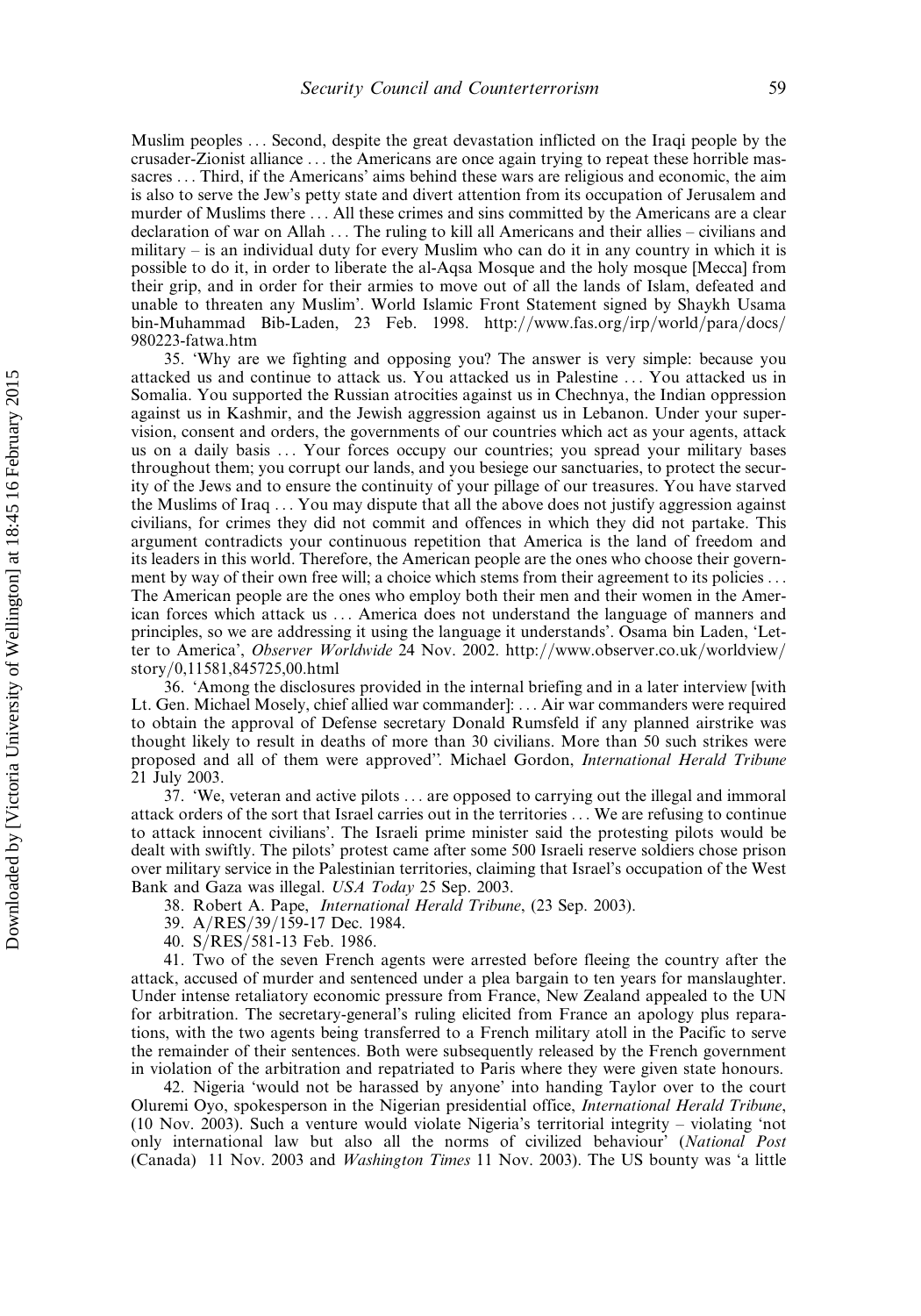bit close to what many of us would describe as state-sponsored terrorism' (Nigerian presidential spokesman Femi Fane Kayode). http://news.bbc.co.uk/2/hi/africa/3253113.stm

43. S/RES/1322-7 Oct. 2000 (adopted 14-0-1; US abstaining).

44. UN Information Centre, 7 March 2003. A similar condemnation was made in April following an Israeli air raid in Gaza.

45. UN News Centre, 27 Oct. 2003.

46. 'The Special Rapporteur finds it difficult to accept that the excessive use of force that disregards the distinction between civilians and combatants, the creation of a humanitarian crisis by restrictions on the mobility of goods and people, the killing and inhuman treatment of children, the widespread destruction of property and, now, territorial expansion can be justified as a proportionate response to the violence and threats of violence to which Israel is subjected ... On occasion, Israel's action in the OPT is so remote from the interests of security that it assumes the character of punishment, humiliation and conquest. Some limit must be placed on the violation of human rights in the name of counterterrorism. A balance must be struck between respect for human rights and the interests of security'. UN Special Rapporteur of the Commission on Human Rights for the OPT, John Dugard, UN News Centre, 30 Sep. 2003.

47. Explanation of vote by US representative to the UN, 20 Dec. 2002, http://www.un.  $int/$ usa $/02$  -220.htm

48. UN doc. SM/SG/7977-1 Oct. 2001.

49. Ibid.

50. UN doc. SG/SM/8105-18 Jan. 2002.

51. UN Security Council press release, SC/7143-12 Sep. 2001.

52. General Assembly Resolution 3034 (XXVII), 18 Dec. 1972.

53. See also A/RES/31/102 (1976) and 32/147 (1977).

54. A/RES/35/145-17 Dec. 1979.

55. Declaration on Measures to Eliminate International Terrorism  $A/RES/49/60-9$ Dec. 1994.

56. A/RES/56/1-18 Sep. 2001.

57. This work is done under the auspices of the General Assembly's Ad Hoc Committee on Measures to Eliminate International Terrorism; see the supplement to the 1994 declaration A/RES/51/210-17 Dec. 1996.

58. Current draft Article 2 provides for armed 'acts of self-determination by states and peoples' to be exempt from terrorist actions provided they are not directed at civilians. The dispute over draft Article 18 revolves around whether acts already covered by humanitarian law are not relevant to the terrorism convention: whether such acts are to be 'governed by' humanitarian law (the western preference) or 'in conformity with' such law (the OIC preference).

59. International Convention for the Suppression of the Financing of Terrorism, annexed to UN General Assembly Resolution Article 2.1(b).

60. S/RES 1267 (1999), S/RES 1333 (2000), S/RES 1390 (2002) and S/RES 1455 (2003).

61. http://usinfo.state.gov/topical/pol/terror/01111206.htm

62. In the case of Afghanistan, because the Taliban was never recognized at the UN as a legitimate government, the council sanctions against it were never seen as applying against Afghanistan as a member state.

63. S/RES/1044-31 Jan. 1996.

64. S/RES/1054-26 April 1996.

65. S/RES/1070-16 Aug. 1996.

66. S/RES/1372-28 Sep. 2001.

67. The council aspires to keep the international community strictly in line. In October it noted with concern that forty-eight states 'are late' in submitting their reports to the monitoring group. S/PRST/2003/17-17 Oct. 2002.

68. S/RES 1373, op. para. 3d.

69. 'In the case of armed conflict not of an international character occurring in the territory of one of the High Contracting Parties, each Party to the conflict shall be bound to apply, as a minimum, the following provisions: (1) Persons taking no active part in the hostilities, including members of armed forces who have laid down their arms and those placed hors de combat by sickness, wounds, detention, or any other cause, shall in all circumstances be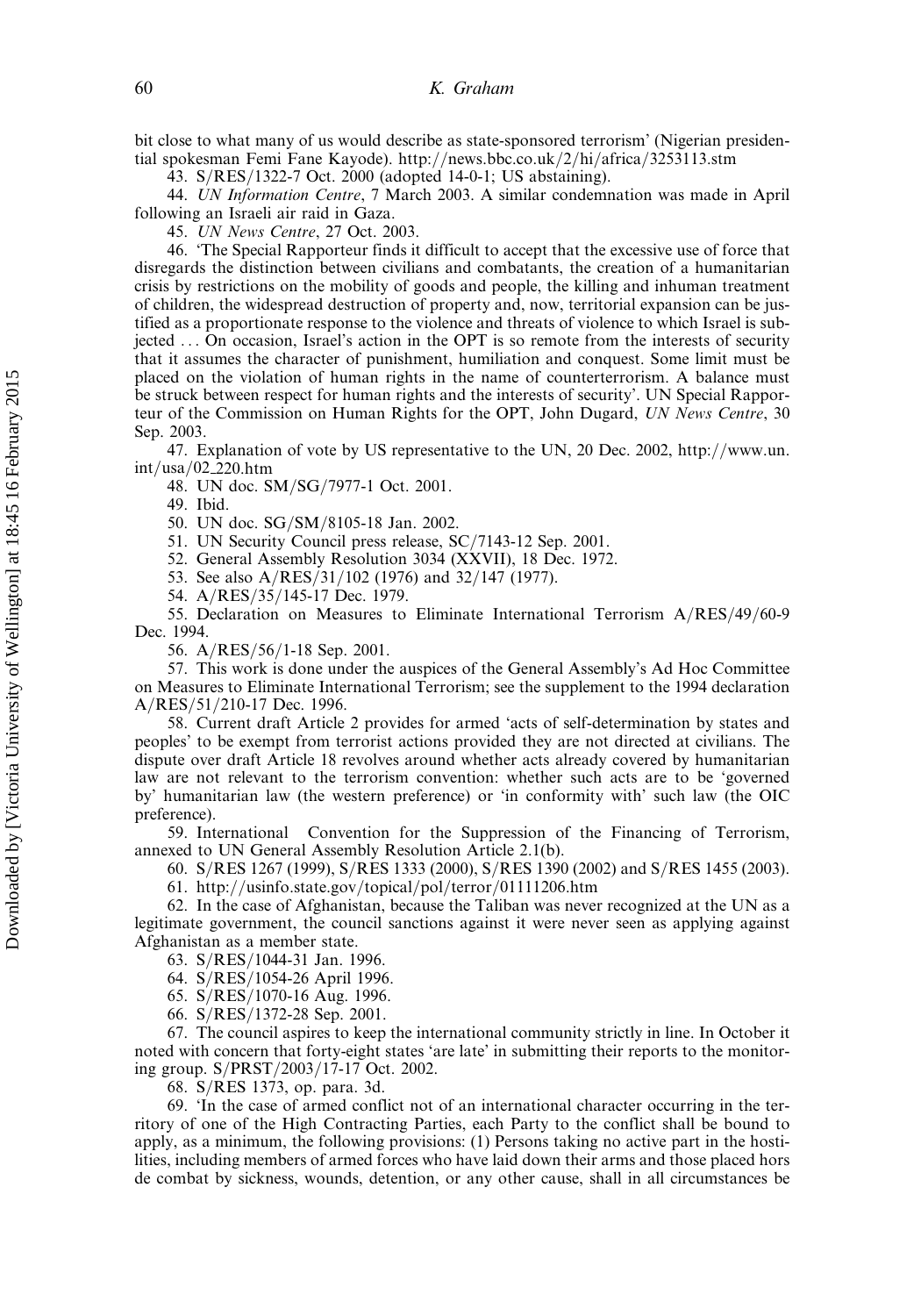treated humanely, without any adverse distinction founded on race, colour, religion or faith, sex, birth or wealth, or any other similar criteria. To this end the following acts are and shall remain prohibited at any time and in any place whatsoever with respect to the abovementioned persons: (a) violence to life and person, in particular murder of all kinds, mutilation, cruel treatment and torture; (b) taking of hostages; (c) outrages upon personal dignity, in particular humiliating and degrading treatment; (d) the passing of sentences and the carrying out of executions without previous judgment pronounced by a regularly constituted court, affording all the judicial guarantees which are recognized as indispensable by civilized peoples'. Convention (IV) Relative to the Protection of Civilian Persons in Time of War, Article 3.

70. S/RES/837-6 June 1993.

71. S/RES/885-16 Nov. 1993.

72. UN Case Information Sheet, http://www.un.org/icty/glance/milosevic.htm

73. S/RES/1316-14 Aug. 2000.

74. 'Chinese government considers that the operation of the Court must strictly adhere to the relevant principles underpinning the establishment of the Court. To begin with, the principle of complementarity: one of the important roles of the ICC is to promote countries to refine their respective domestic judicial systems so as to ensure the jurisdiction of countries over those perpetrators of heinous crimes by way of domestic judicial systems. Second, the Court should confine itself only to those most heinous international crimes as prescribed by the Statute. Third, activities of the Court cannot be at odds with the provisions of the UN Charter, in particular when it comes to the crime of aggression. They should be in line with those provisions. Fourth, the Court must be objective and fair in performing its functions, do its best to avoid political bias so as to prevent the Court from relegating to a place of indiscriminate political lawsuits ... As regards the accession to the Statute, China keeps an open mind. The practical performance of the Court will be one of the factors for consideration by China, and we do not rule out the possibility of joining the Statute at a time China deems appropriate". PRC Ministry of Foreign Affairs, Beijing. http://www.fmprc.gov.cn/eng/ gjwt/tyfl/2626/2627/t15473.htm

75. 'We have concluded that the ICC does not advance these principles [justice and the promotion of law]. Here is why: We believe the ICC undermines the role of the UN Security Council in maintaining international peace and security. We believe in checks and balances. The Rome Statute creates a prosecutorial system that is an unchecked power. We believe that, in order to be bound by a treaty, a state must be party to that treaty. The ICC asserts jurisdiction over citizens of states that have not ratified that treaty. This threatens US sovereignty. We believe that the ICC is built on a flawed foundation. These flaws leave it open for exploitation and politically motivated prosecutions'. US State Department 6 May 2002. http://www.state.gov/p/9949.htm

76. S/RES/1422-12 July 2002.

77. Kaul (note 4).

78. Ibid., p.389.

79. As already noted, many in the Arab-African-Asian world contend that these were military targets in a national liberation operation.

80. Arab Convention for the Suppression of Terrorism, Article 2.

81. Strictly, Cuba remains a member of the OAS but has had its participation suspended since 1962 on the grounds that its political system did not 'conform with the hemisphere's principles'.

82. US Code, Title 22, Section 2656D, Used by the US State Department and the CIA. http://www.armscontrolcenter.org/terrorism/101/definitions.html

83. US Public Law 102-138, Section 304 This requires the administration to provide annual reports to Congress concerning the nature and extent of assets held in the US by 'terrorist countries and organizations engaged in international terrorism'. See US State Department, Patterns of Global Terrorism 2002, in http://www.globalsecurity.org/security/ library/report/2003/dos-pgt2002.htm. State sponsors of terrorism are those countries designated by the secretary of state under Section 40D of the Arms Export Control Act, Title 22, US Code Section 2780D. Such assets frozen in the US as of May 1993 totalled US\$2.4b (Cuba, \$111m; Iran, \$22m; Iraq, \$1,108m.; Libya, 903m.; North Korea, \$3m.; Syria, 249m). http://www.fas.org/irp/congress/1993\_cr/h930503-terror.htm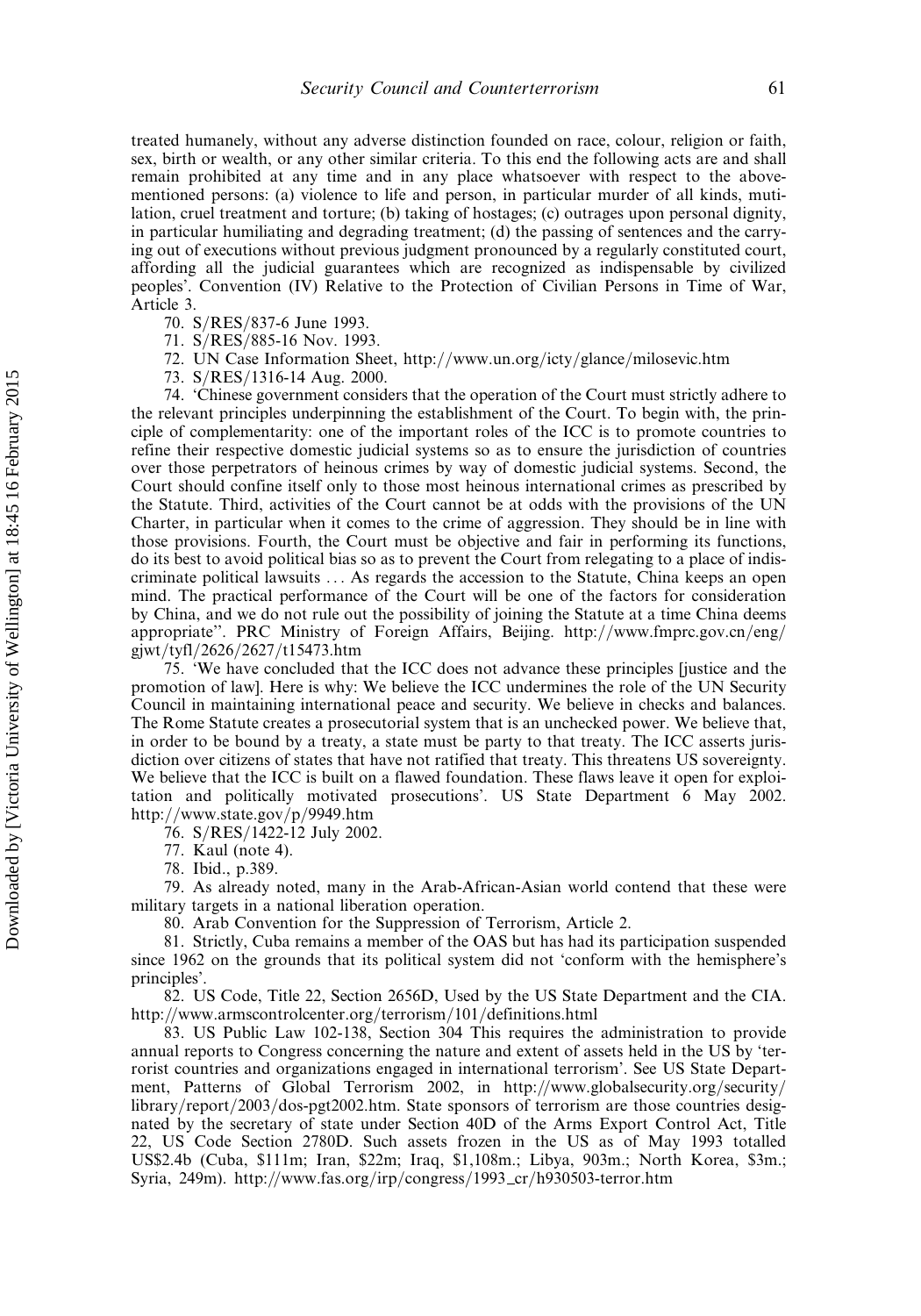84. Arms Control Centre website (see note 28).

85. 'Paradoxically, American power worldwide is at its historic zenith while its global political standing is at its nadir. Why? Since the tragedy of Sept. 11, which understandably shocked and outraged every American, the US has increasingly embraced, at the highest official level, what can fairly be called a paranoiac view of the world. This is summarised in a phrase repeatedly used at the highest level: ''He who is not with us is against us'' ... There are two troubling conditions that accompany this mindset. First, making the ''war on terrorism'' the central preoccupation of the US in the world today reflects a rather narrow and extremist vision of foreign policy of the world's primary superpower, of a great democracy, with genuinely idealistic traditions. The second troubling condition which contributes to the crisis of credibility and to the isolation in which the US finds itself today, is the absence of a clear, sharply defined perception about what is actually happening abroad. This kind of blindness is of particular concern regarding the spread of weapons of mass destruction. It is terribly important not to plunge headlong into the tempting notion that America will unilaterally take preemptive action on suspicion that a country possesses WMD, which is what the doctrine right now amounts to. Without a revitalised American intelligence service the US simply does not know enough to be able to pre-empt with confidence. All of this calls for a serious debate about America's role in the world. Can a world power provide global leadership on the basis of fear and anxiety? Can the US mobilise support, particularly the support of friends, when it tells them, ''you are against us if you are not with us!''? The need for such a serious debate cannot be satisfied by theologising the challenge as ''terrorism'', which is used by ''people who hate things'' while we are ''people who love things'', as America's highest spokesman has put it. Terrorism is a technique for killing people. That can't be an enemy. It's as if we said that World War II was not against the Nazis but against blitzkrieg. We need to ask who the enemy is, and what springs him or her to action against us? ... Today, for the first time, America's commitment to idealism worldwide is challenged by a sense of vulnerability. The US has to be very careful in that setting not to become self-centred, pre-occupied only with itself and subordinating everything else in the world to an exaggerated sense of vulnerability'. Zbigniew Brzezinski, 'To Lead, US Must Give Up Paranoid Policies', International Herald Tribune, (16 Nov. 2003).

86. UN News Centre, 8 Sep. 2003.

87. A/58/323.

88. 'While terrorism is an evil with which there can be no compromise, we must use our heads, not our hearts, in deciding our response. The rage we feel at terrorist attacks must not remove our ability to reason. If we are to defeat terrorism, it is our duty, and indeed in our interest, to try to understand this deadly phenomenon, and carefully to examine what works, and what does not, in fighting it ... The fact that a few wicked men and women commit murder in its name does not make a cause any less just. Nor does it relieve us of the obligation to deal with legitimate grievance. On the contrary, terrorism will only be defeated if we act to solve the political disputes and long-standing conflicts which generate support for it. If we do not, we shall find ourselves acting as a recruiting sergeant for the very terrorists we seek to suppress ... Upholding human rights is not at odds with battling terrorism: on the contrary, the moral vision of human rights ... is among our most powerful weapons against it ... We have to win hearts and minds. To do this we should act to resolve political disputes, articulate and work towards a vision of peace and development and promote human rights ... If these ideas guide us in shaping our response to terrorism, our moral position in the fight against it will be assured'. Kofi Annan, Address to International Peace Academy Seminar, New York, 22 Sep. 2003.

89. '... over the years your ministry has tirelessly stressed that inter-religious dialogue should exist side by side with intra-Christian unity. In our part of the world, where Christianity, Islam and Judaism are integral parts of the fabric of society, this need is not a simple commodity. It is a living and witnessing reality ... We share your belief that the future of humanity is bound up with the reconciliatory efforts of the ecumenical movement as much as those of inter-religious dialogue. In this regard, it was most thoughtful of Your Holiness to express the apology of the Holy See for the Crusades and the Inquisition. This significant step certainly helps to eradicate scars of past wounds as much as it will contribute to a promotion of a peace culture, based in part, on the courage to utilise the lessons of the past for building a more peaceful future. Today, at the cusp of a new millennium, the narrow and self-isolating con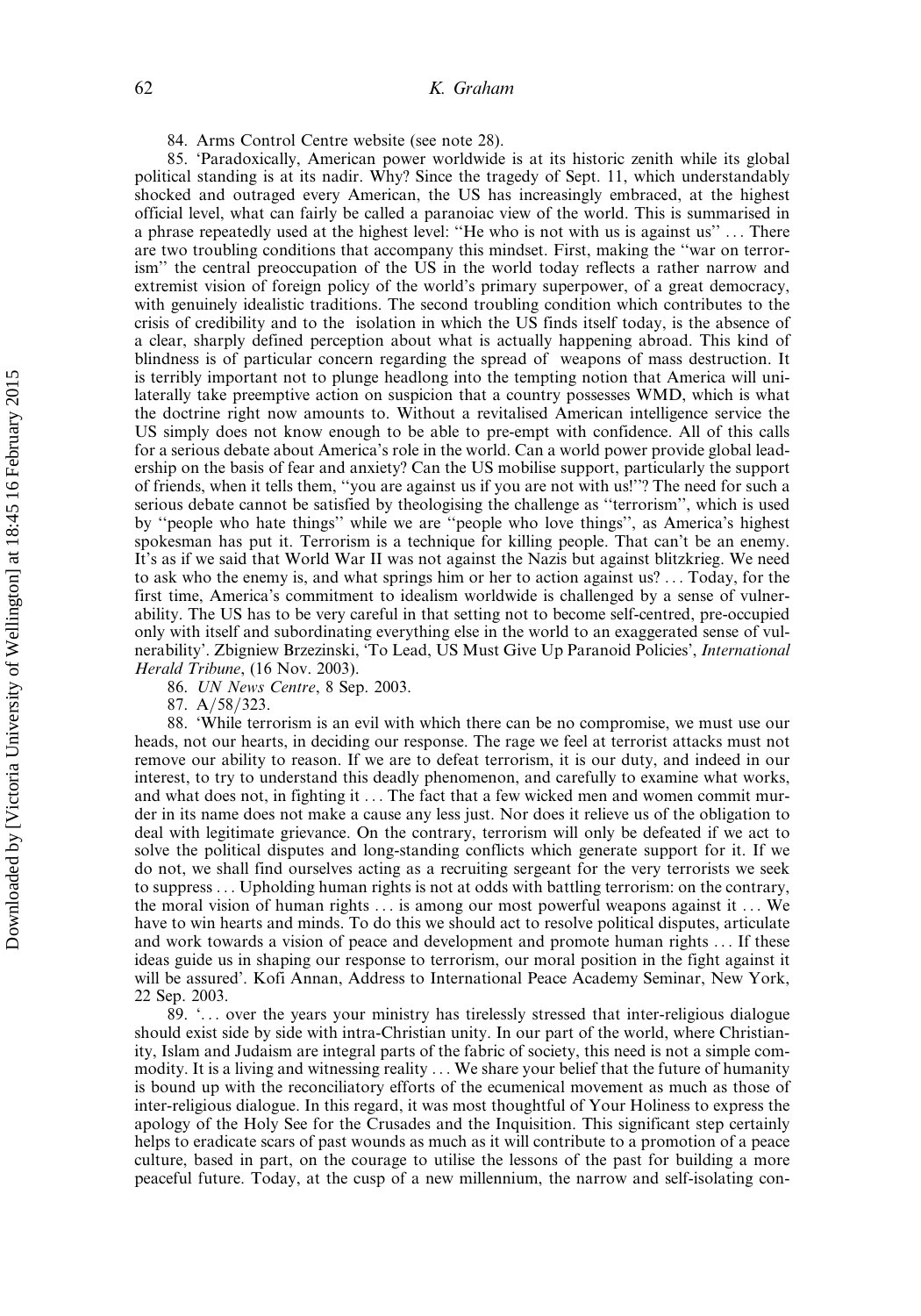cepts of insular religions or nation states can only lead to chauvinism, jingoism and possibly even war'. Letter from HRH Prince Hassan bin Talal to His Holiness Pope John Paul II, 20 March 2000, http://www.princehassan.gov.jo/main/recent/archive/2000/March/20-3.htm

90. It has been suggested that consideration might be given to taking the existing consensus on 'war crimes' as a point of departure. The core elements of war crimes are three-fold: deliberate attacks on civilians, hostage-taking and the killing of prisoners. If this concept were extended to peacetime, acts of terrorism could be defined as 'peacetime equivalents of war crimes'. A. Schmid, Report to the UN Office on Drugs  $\&$  Crime, http://www.unodc. org/unodc/terrorism\_definitions.html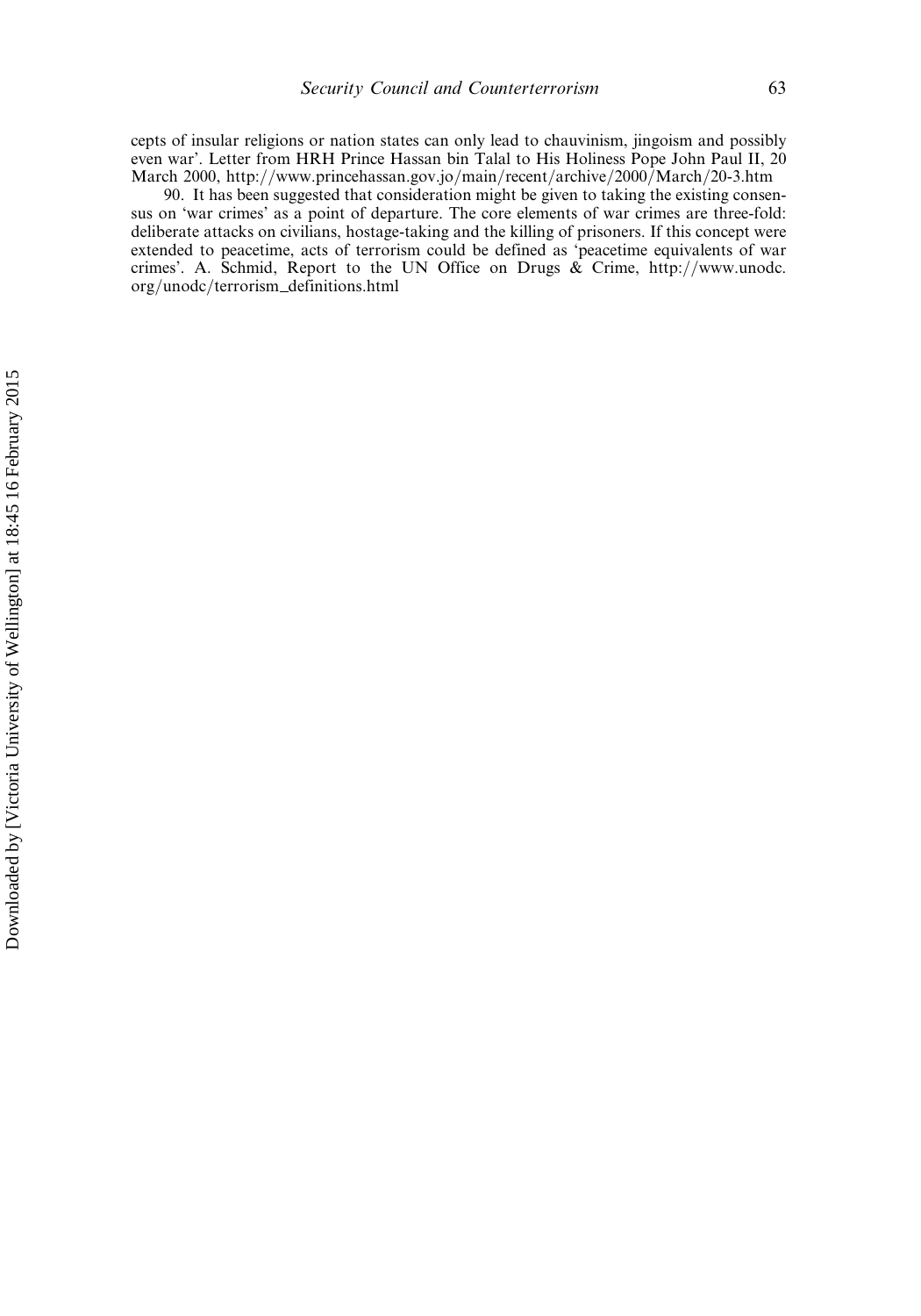| י<br>;<br>֧֧֧֧֧֧֧ׅ֧֧֧֧֧֧֛֚֚֚֚֚֚֚֚֚֚֚֚֚֚֚֚֚֚֚֚֚֚֚֚֚֝֝֝֝֟֓֝֟֓֝֬֜֜֜֜֜֜֜ |
|----------------------------------------------------------------------|
|                                                                      |
|                                                                      |
|                                                                      |
| l                                                                    |
|                                                                      |
| ;<br>;                                                               |
|                                                                      |
| י<br>י                                                               |
|                                                                      |
|                                                                      |
|                                                                      |
| $\ddot{\phantom{0}}$<br>١                                            |
| $15.0 + 1.0$                                                         |
|                                                                      |
|                                                                      |
| $\mathbf{H}$                                                         |
|                                                                      |
| י                                                                    |
|                                                                      |
| l                                                                    |
|                                                                      |
|                                                                      |
| ו<br>ו                                                               |
|                                                                      |
|                                                                      |
|                                                                      |
|                                                                      |
| $\ddot{ }$<br>l                                                      |
|                                                                      |
|                                                                      |
|                                                                      |
|                                                                      |
|                                                                      |
|                                                                      |
|                                                                      |
|                                                                      |

# Appendix

US List of Foreign Terrorist Organizations f Ė  $\overline{\phantom{0}}$ 

| US List of Foreign Terrorist ( | <b>Jrganizations</b>                        |                |                                                                   |
|--------------------------------|---------------------------------------------|----------------|-------------------------------------------------------------------|
| Movement                       | Organization                                | Country        | Stated Goal                                                       |
| Secession                      | Abu Sayyaf<br>$\overline{\mathcal{C}}$      | Philippines    | Islamist state for southern<br>Philippines                        |
|                                | Basque ETA                                  | Spain/France   | Independent homeland for Basques                                  |
|                                | <b>NUH</b><br>₫                             | Pakistan       | Kashmiri independence                                             |
|                                | JEM<br>$\overline{13}$ .                    | Pakistan       | Kashmiri independence                                             |
|                                | <b>PKK</b><br><u>َی</u>                     | Turkey         | Establish independent, democratic<br>Kurdish state in Middle East |
|                                | Army of the Righteous                       | Pakistan       | Kashmiri independence                                             |
|                                | Tamil Tigers<br>$\frac{1}{2}$ $\frac{1}{2}$ | Sri Lanka      | Independent state for northern Sri Lanka                          |
|                                | Real IRA<br>26.                             | $\overline{K}$ | Secession of Northern Ireland from UK                             |
| Regime Change<br>Internal      | $\widetilde{\rm GL}$<br>4                   | Algeria        | Overthrow govt; set up Islamic state                              |
|                                | Asbat al-Ansar                              | Lebanon        | Overthrow govt; remove US influence                               |
|                                | Islamic Group<br><u>ທ່ ຜ່</u>               | Egypt          | Overthrow govt; set up Islamic state                              |
|                                | IMU<br>$\bar{\omega}$                       | Uzbekistan     | Overthrow govt; set up Islamic state                              |
|                                | Al-Jihad<br>$\vec{A}$                       | Egypt          | Overthrow govt; set up Islamic state                              |
|                                | Kahane Chai<br>$\overline{15}$              | Israel         | Set up biblical state in Israel; expel Arabs                      |
|                                | Khalq<br>$\overline{9}$                     | Iran           | Overthrow govt; set up secular state                              |
|                                |                                             |                |                                                                   |